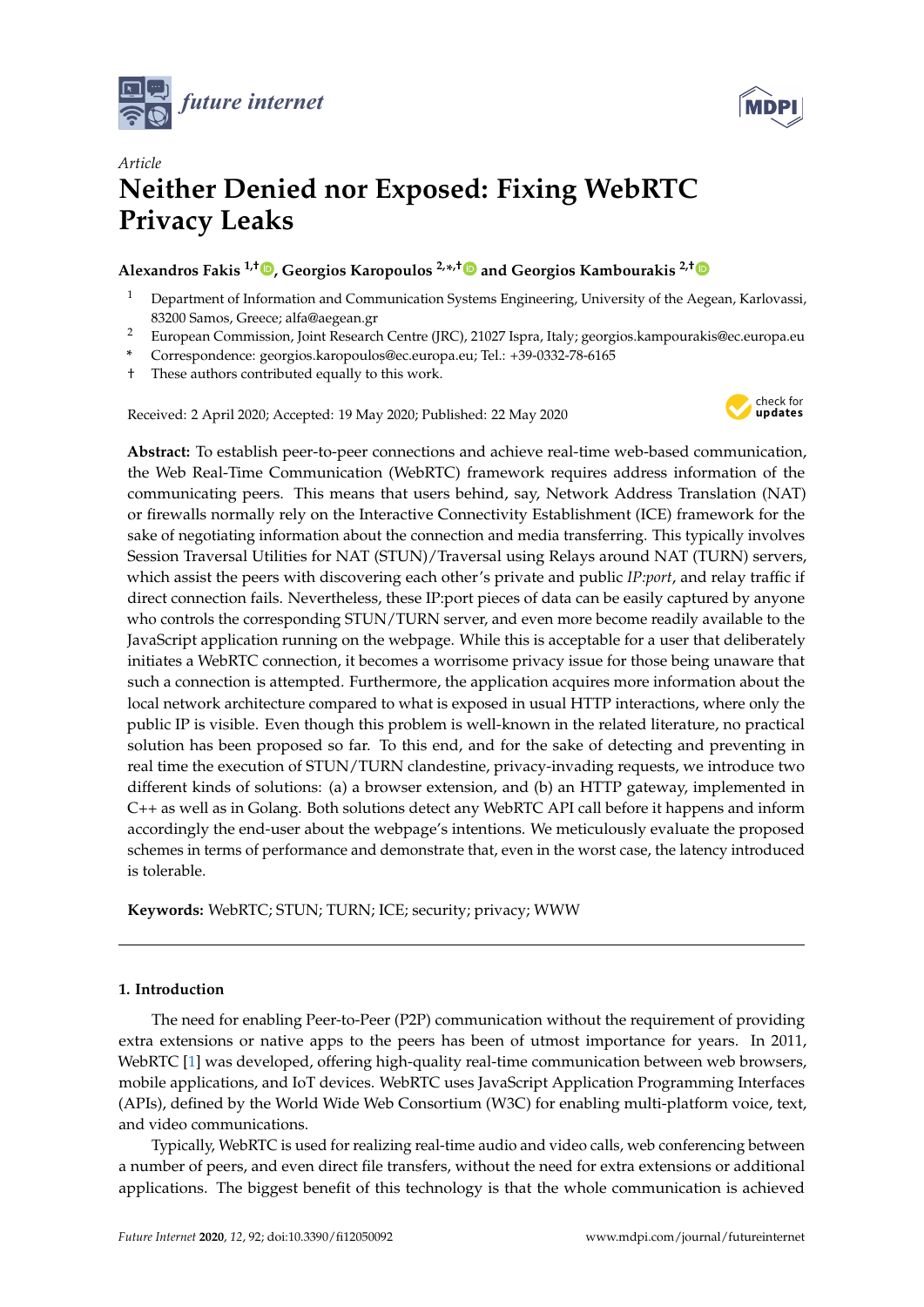via a typical web browser, like Chrome or Mozilla. Although WebRTC is supported by companies such as Google, Microsoft, Mozilla, and Opera, and, despite WebRTC's popularity [\[2](#page-17-1)[,3\]](#page-17-2), a significant privacy issue remains unresolved: the IP addresses, both private and public, of each client visiting a website which is capable of performing a WebRTC peer connection request, can be potentially revealed to the website host. This enables malicious sites to attack clients which would otherwise be inaccessible, e.g., behind a firewall or NAT. It is worth noting here that such an attack is not possible due to vulnerabilities in the WebRTC protocol per se, but only by abusing its legitimate features.

In more detail, any user browsing the web is able to visit a webpage or use services like sending an email. This is feasible, as web servers have either a public or a port-forwarded IP address, exchanging data with any device. Specifically, in case the client is behind a NAT gateway, NAT maps the device's private IP address to a public IP address and forwards each request to the server and each response back to the client. However, when it comes to P2P services like video telephony where both devices, i.e., the caller and callee, are behind different NAT gateways, an obstacle arises when trying to establish the connection. This is because, when the caller tries to initiate a session, the callee's NAT will not be aware of the callee behind it, and thus will drop the connection [\[1\]](#page-17-0). In order to bypass such impediments and explore different connection methods, WebRTC deploys some extra protocols.

WebRTC allows media to get transferred between peers, regardless their network topology, even if the peers are behind NAT. Nevertheless, in order to successfully create a connection, each peer needs to dynamically generate and discover the most effective path for sending media to the rest of the peers. WebRTC achieves that by taking advantage of the ICE [\[4\]](#page-17-3) framework. ICE uses two different methods, namely Session Traversal Utilities for NAT (STUN) [\[5\]](#page-17-4) and Traversal using Relays around NAT (TURN) [\[6\]](#page-17-5), to correspondingly assist with the user's browser identify their public IP address and port, and relay traffic if direct connection fails. A STUN server is used by a peer if the latter needs to identify its IP:port address information as seen from a public perspective, i.e., as it is generated by the NAT box closest to the server, while the TURN server acts as an intermediate when the peer's network forbids P2P connections. The response received by STUN is made available to the JavaScript code that initiated the request; since this code runs locally on the user's system, it has access to the private IP address of the user as well. This procedure is transparent to the end-user, so they are completely unaware of these STUN/TURN requests when they visit a webpage.

An attacker is able to setup their own STUN/TURN server, forcing the user's browser to perform queries to this server, by placing a short JavaScript code to a webpage before the user visits it. As a result, anyone who has access to this rogue or compromised server is able to obtain the private and the public IP of the user, which is a piece of personal information that may lead to the identification, say, at minimum by means of geolocation, of the end-user.

WebRTC technology exists in all modern web browsers, so any security and privacy issues would affect virtually any end-user browsing the web and this is the reason why proposing an effective solution is important. In order to avoid risking their endpoint security, most security-savvy users prefer to disable any WebRTC services. This of course is a temporary and certainly incommodious solution, as real-time communication is an integral part of most messaging platforms, including Messenger and Google Hangouts. Some users even employ a Virtual Private Network (VPN) solution or connect via The Onion Routing (Tor) [\[7\]](#page-17-6) or the Invisible Internet Project (I2P) [\[8\]](#page-17-7) anonymity networks, but this may come at the expense of experiencing low quality real-time communication. Furthermore, as detailed in Section [4,](#page-6-0) the aforementioned solutions are not always effective.

A more reasonable solution would inform the user whether the visited website is trying to use the browser's WebRTC capabilities [\[9\]](#page-18-0), rather than completely disabling it for all websites. Any website that is not related to web communication between users, for instance a news webpage, should probably not try to make any WebRTC requests and thus the user could safely select to block it.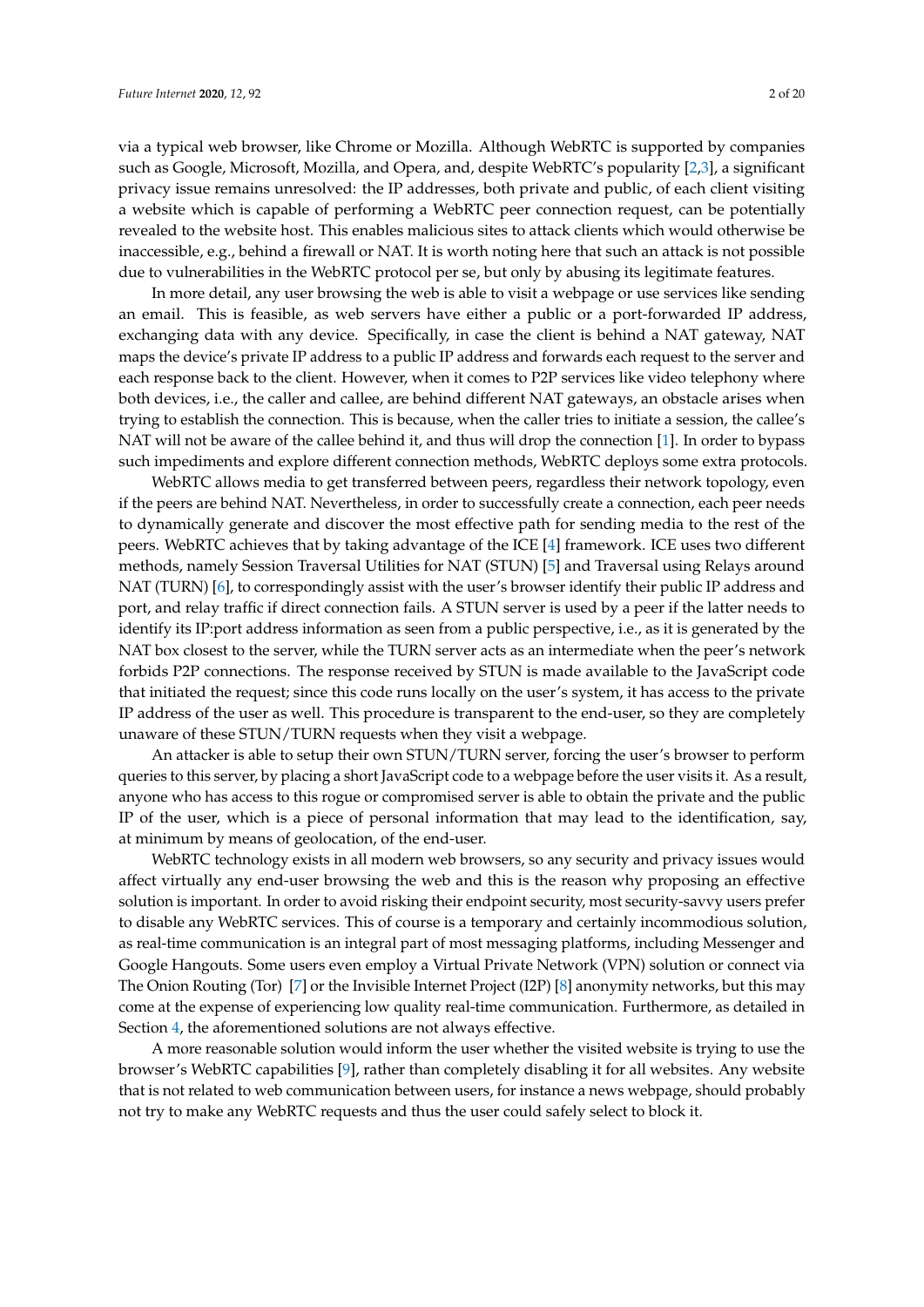To solve the aforementioned vulnerability following a user-awareness approach, we implemented and propose two novel solutions: (a) a browser extension and (b) an intermediate trusted gateway, both able to examine a webpage before it is loaded on the browser and inform the user about any WebRTC actions that the webpage is about to execute. We scrupulously evaluate the proposed schemes in terms of performance and show that the additional delay is most of the times negligible, even for websites with an above average size.

The rest of the paper is structured as follows. The next section briefly covers the way STUN and TURN mechanisms work, while Section [3](#page-4-0) provides background details on the WebRTC framework. Section [4](#page-6-0) provides details on the privacy issue that affects WebRTC by revealing peers' private and public IP addresses. A discussion about how the specific vulnerability can be addressed using two different kinds of solutions is provided in Section [5.](#page-9-0) Section [6](#page-10-0) focuses on implementation issues, while Section [7](#page-12-0) presents our results. Section [8](#page-15-0) addresses the related work. Finally, the last section concludes and provides some pointers for future work.

### <span id="page-2-1"></span>**2. Media Connections**

There are two basic call topology types in WebRTC. In the simplest scenario, the peers are employing the same WebRTC service offered by the same webpage, creating a triangle model as Figure [1](#page-2-0) depicts. On the other hand, if the peers' browsers are using services hosted by separate web servers, then the model becomes a trapezoid, inspired by the so-called Session Initiation Protocol (SIP) [\[10\]](#page-18-1) trapezoid model, as illustrated in Figure [2.](#page-3-0) In this latter case, the two different web servers need a way to communicate, and thus signaling messages are used to set up, manage, and terminate the communication. The protocol used for this communication is not part of WebRTC; however, a standard protocol, such as SIP, JavaScript Session Establishment Protocol (JSEP) [\[11\]](#page-18-2), or a proprietary one can be used [\[12\]](#page-18-3). In both the triangle and trapezoid models, the caller's and the callee's browser is communicating with the corresponding server, exchanging signaling messages using either HTTP or WebSocket protocol, in a way also external to WebRTC.

<span id="page-2-0"></span>

**Figure 1.** WebRTC triangle network architecture.

Most of the times, P2P communication over the Internet is complicated despite the simplicity of the network architecture. Precisely, the peers might either be behind a firewall restricting network access, sitting behind a symmetric NAT box, or their router may forbid a direct connection to peers, so the use of a relay is necessary. In the context of WebRTC, the ICE framework offers a solution to the aforementioned problems. Specifically, as depicted in Figure [3,](#page-3-1) ICE enables the caller's and callee's device to be informed about their public IP:port address, by making binding requests to a STUN server. In case of using the same WebRTC service, the peers will most probably use a common STUN server; otherwise, different STUN servers will serve them. After the peers become aware of their IP:port address as seen from the STUN's perspective, they can easily establish a direct communication over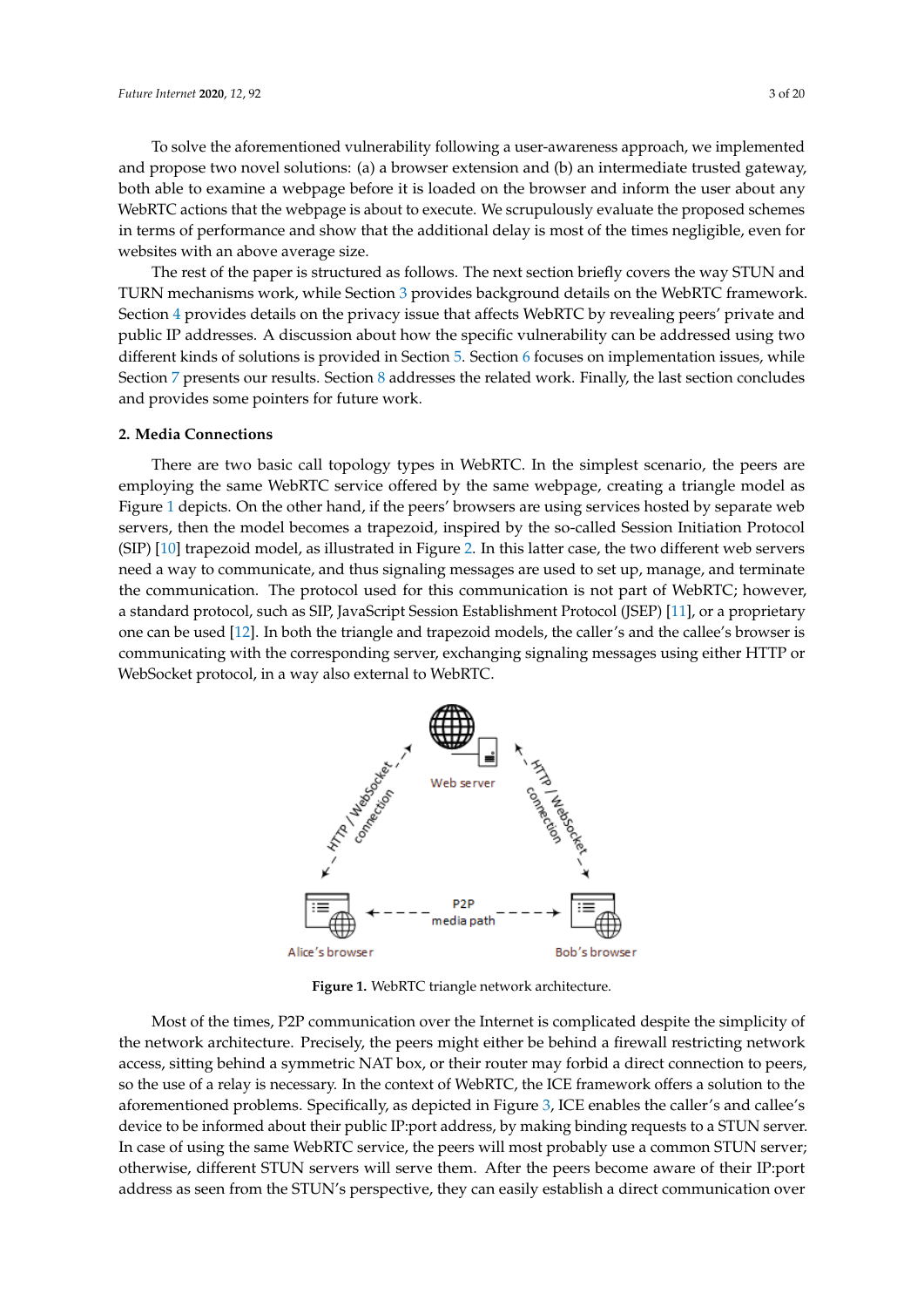UDP or TCP, if UDP fails. If at least one of them is unable to do so in the presence of one or more of the aforementioned network obstacles, say, a non-STUN compatible NAT, then a TURN server can be used as a fallback mechanism. As illustrated in Figure [4,](#page-4-1) this server acts as an intermediate node to relay data packets between the peers. Note that, typically, a TURN server offers STUN functionality too. Moreover, due to the provision of real-time voice and video services, WebRTC preferably runs over UDP. Thus, in addition, UDP hole punching may be needed for establishing a direct connection between the peers successfully.

<span id="page-3-0"></span>

**Figure 2.** WebRTC trapezoid network architecture.

<span id="page-3-1"></span>

**Figure 3.** Using a STUN server.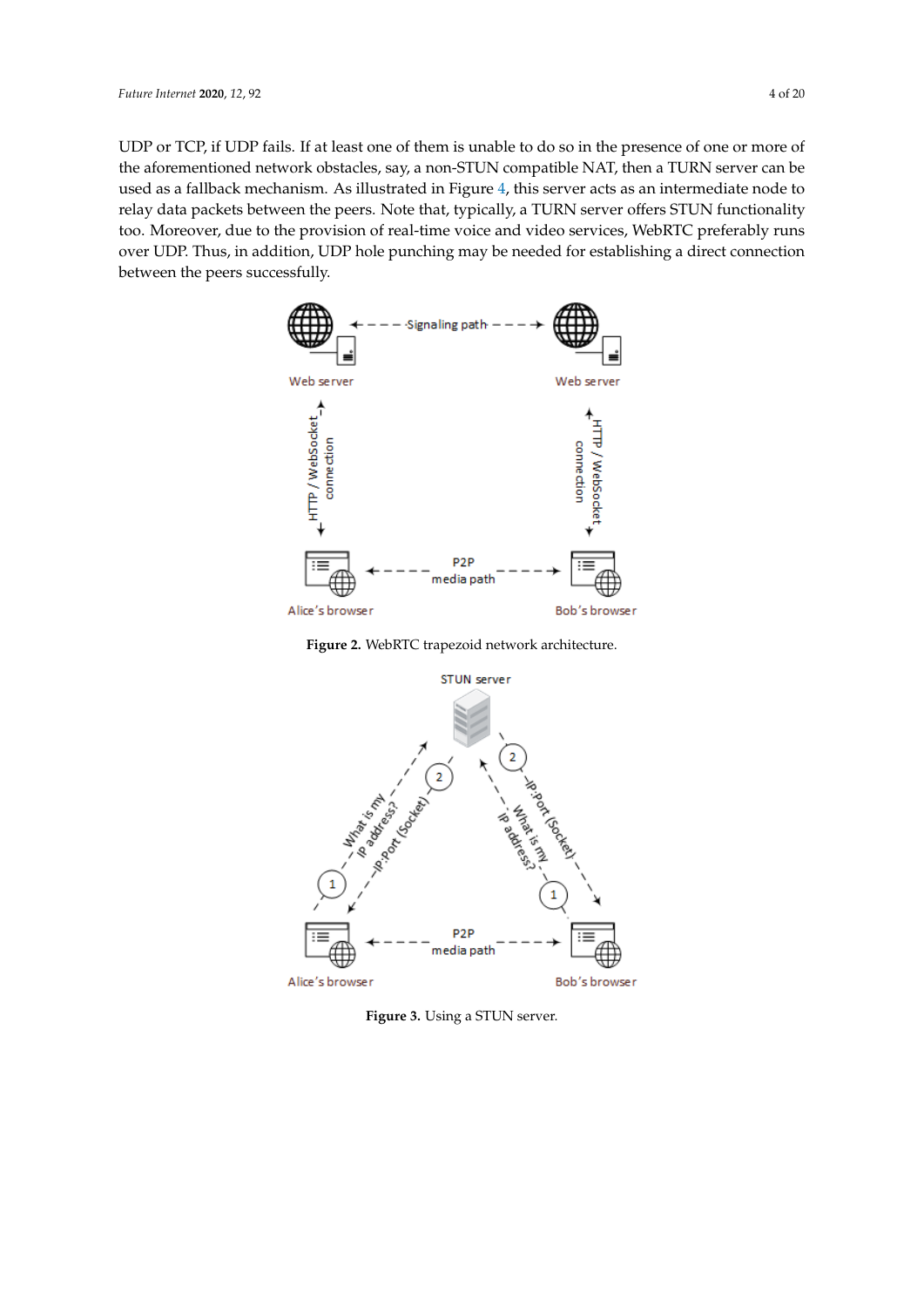<span id="page-4-1"></span>

**Figure 4.** Using a TURN server.

Browsers supporting WebRTC are able to make STUN requests and get informed about the actual private and public IP address of the end-user before passing this information to the JavaScript API. To initialize a connection to a remote peer, the local browser will use the RTCPeerConnection interface. Plainly, an RTCPeerConnection represents a WebRTC connection between the local machine and a remote peer, and thus provides all the necessary methods to the user's browser to connect to a remote peer and then maintain, manage, and monitor the established connection.

To demonstrate a common scenario, we use an example where a client is behind a symmetric NAT. In such a case, the caller needs to ask the TURN server to allocate some of its resources for them, as the TURN server will be used as a relay to contact the other peer [\[6\]](#page-17-5). In the log entry in Listing [1,](#page-4-2) one can easily observe the information that the TURN server logs after the client initiated an "Allocate transaction", using an Allocate type of request. First, a time handler responsible for the process termination starts. The default lifetime of an allocation is 10 min, but the actual time is defined in the initial Allocate request [\[6\]](#page-17-5). Later on, the server logs the public IP and the port of the client, in order to complete the allocation for this particular client, as presented on the "remote" information, while "local" information is the public IP and the port of the TURN server. Following a successful allocation process, the initiator can either keep the connection alive using refresh requests, or terminate it.

```
Listing 1: TURN server log.
```

```
1 client_to_be_allocated_timeout_handler:start
```

```
2 shutdown_client_connection:start
```

```
3 session 00100001: close (2nd stage), user realm \langle origin \langle >,
```

```
4 local 198.201.166.150:3478 remote 31.132.100.72:1348 , reason: allocation
```
- *5* watchdog determined stale session state
- *6* shutdown\_client\_connection:end
- *7* cliend\_to\_be\_allocated\_timeout\_handler:end

# <span id="page-4-0"></span>**3. WebRTC Background**

Before explaining how a malicious user can exploit any browser offering WebRTC capabilities, we should describe in detail how WebRTC works. Let's consider an example with two users, Alice and Bob, who both use a WebRTC client, and Alice wishes to call Bob (Figure [3\)](#page-3-1). To create a P2P connection, Alice needs to generate a Session Description Protocol (SDP) [\[13\]](#page-18-4) offer. Note that SDP is a format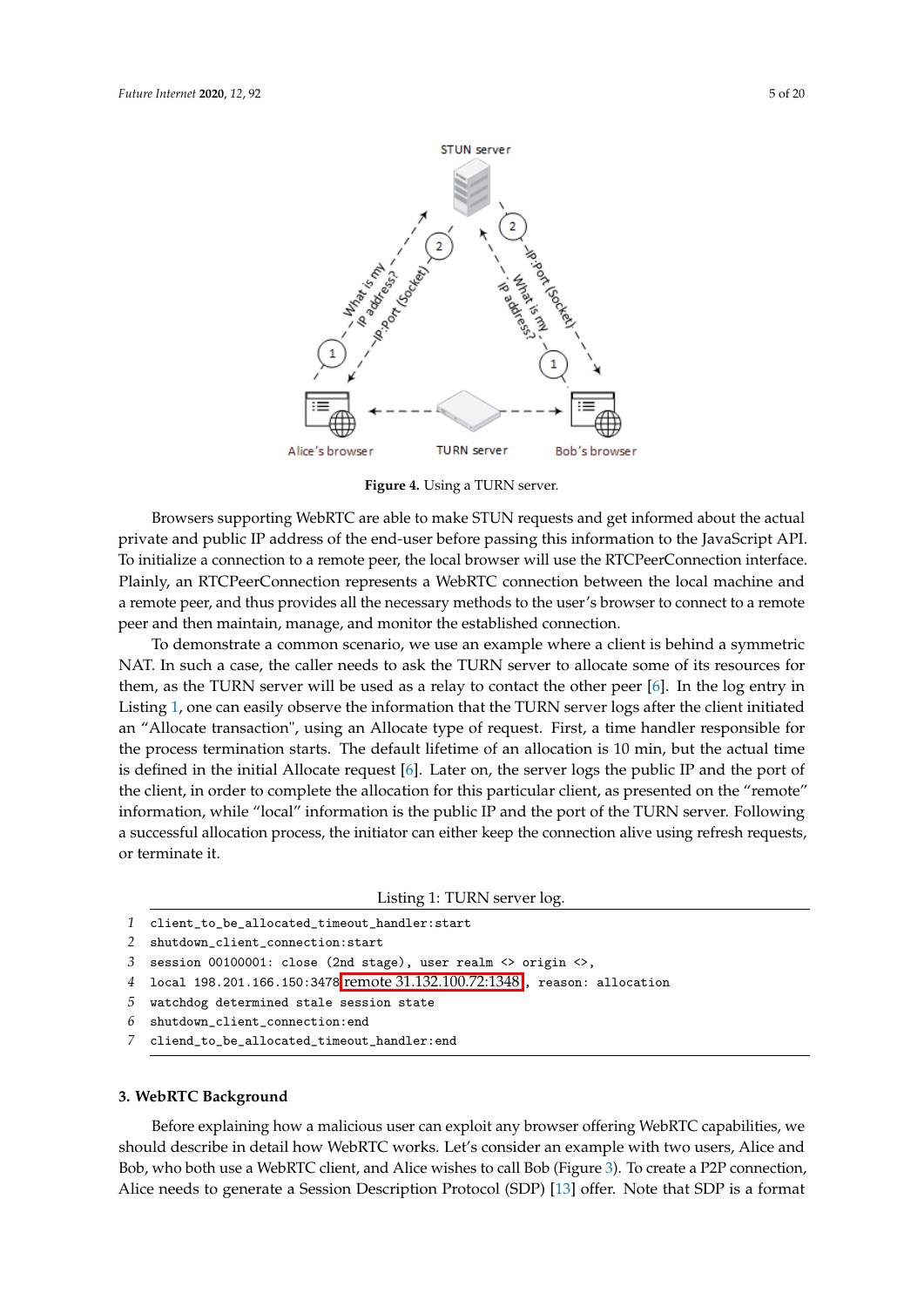protocol intended to describe media details, transport addresses, and any other session description metadata to the peers. In our example, the SDP message is sent between the peers, using HTTP or WebSockets. That is, Alice and Bob have to exchange SDP data using the existing signaling channel in order to negotiate audio and video media parameters, such as media codecs and video resolution. Additional information regarding setting up, updating, and tearing down the WebRTC session, such as transport addresses and related metadata, will also be exchanged using SDP. This process is initiated along with the creation of an RTCPeerConnection object as explained in Section [2.](#page-2-1)

The SDP offer includes information about Alice's network connection, and as Alice's data may follow different communication paths before they reach the outside, this offer must contain the shortest and most efficient network path. This is where ICE is applied to help gather the different nodes of Alice's network, known as ICE candidates. The reason why the SDP offer is vital in this step is that it includes all the ICE candidates that Bob can use for communicating with Alice, along with others, important for the call information.

For building the list of ICE candidates, Alice makes a STUN request to a STUN server which is expected to respond with her public IP address and port(s). At this point, the STUN server allows Alice's client to discover its public IP address and, say, the type of NAT it is behind from, by sending back to her a success response which contains all the appropriate information.

All in all, every node that forwards Alice's traffic from the local network to the Internet is considered an ICE candidate, and the whole process of IP and port identification is called ICE candidate gathering. There are three types of candidates:

- 1. **Host Candidate**: Contains the private IP address and local UDP and TCP ports which are associated with the user's local interface. They are generated by the client itself.
- 2. **Server Reflexive Candidate**: Contains the public IP address and UDP and TCP port of the user that is returned by the STUN server. In contrast to Host Candidate, the client sends query messages to the STUN server, which will pass through the NAT, creating a NAT binding that is a public-private IP address mapping. The response contains the public IP and port (IP:port) generated for the binding.
- 3. **Relayed Candidate**: Similar to Server Reflexive Candidate, this type of candidate contains the translated public address of the user; however, the NAT binding is obtained by a TURN server, instead of a STUN.

An example of an SDP message after an "RTCPeerConnection" initiation procedure is presented in Listing [2.](#page-5-0) As observed from the listing, three different candidates were gathered. The first one consists of the user's interface (private) IP address, along with the port the browser is listening to. In this case, if the remote peer, i.e., the callee, is part of the same intranet this candidate will be selected, and the Real-time Transport Protocol (RTP), which is the protocol used for delivering audio and video, will run over UDP. The second candidate is identical to the first; however, TCP will be used instead of UDP. The last candidate is a reflexive one, as a STUN server was used to return the user's public IP:port. Therefore, it is a lower priority candidate, but it will be nonetheless probed if the peers reside in different networks. It is to be noted that the returned number of candidates could be augmented depending on whether the peer's machine is multi-homed or is connected via a VPN or an anonymity network.

Listing 2: List of ICE Candidates (available to JavaScript).

<span id="page-5-0"></span>

| 1 a=candidate:0 1 UDP 2122252543 192.168.1.229 59914 typ host |                                                                                               |
|---------------------------------------------------------------|-----------------------------------------------------------------------------------------------|
|                                                               | 2 a=candidate: 2 1 TCP 2105524479 192.168.1.2299 typ host tcptype active                      |
|                                                               | 3 a=candidate:1 1 UDP 1686052863 31.132.100.72 1348 typ srflx raddr 192.168.1.229 rport 59914 |

After receiving Alice's SDP message, Bob needs to follow the same procedure to produce an SDP message as a response and send it back to Alice. After the two users obtain the appropriate information via the exchange of SDP messages, they both perform a number of connectivity checks. These checks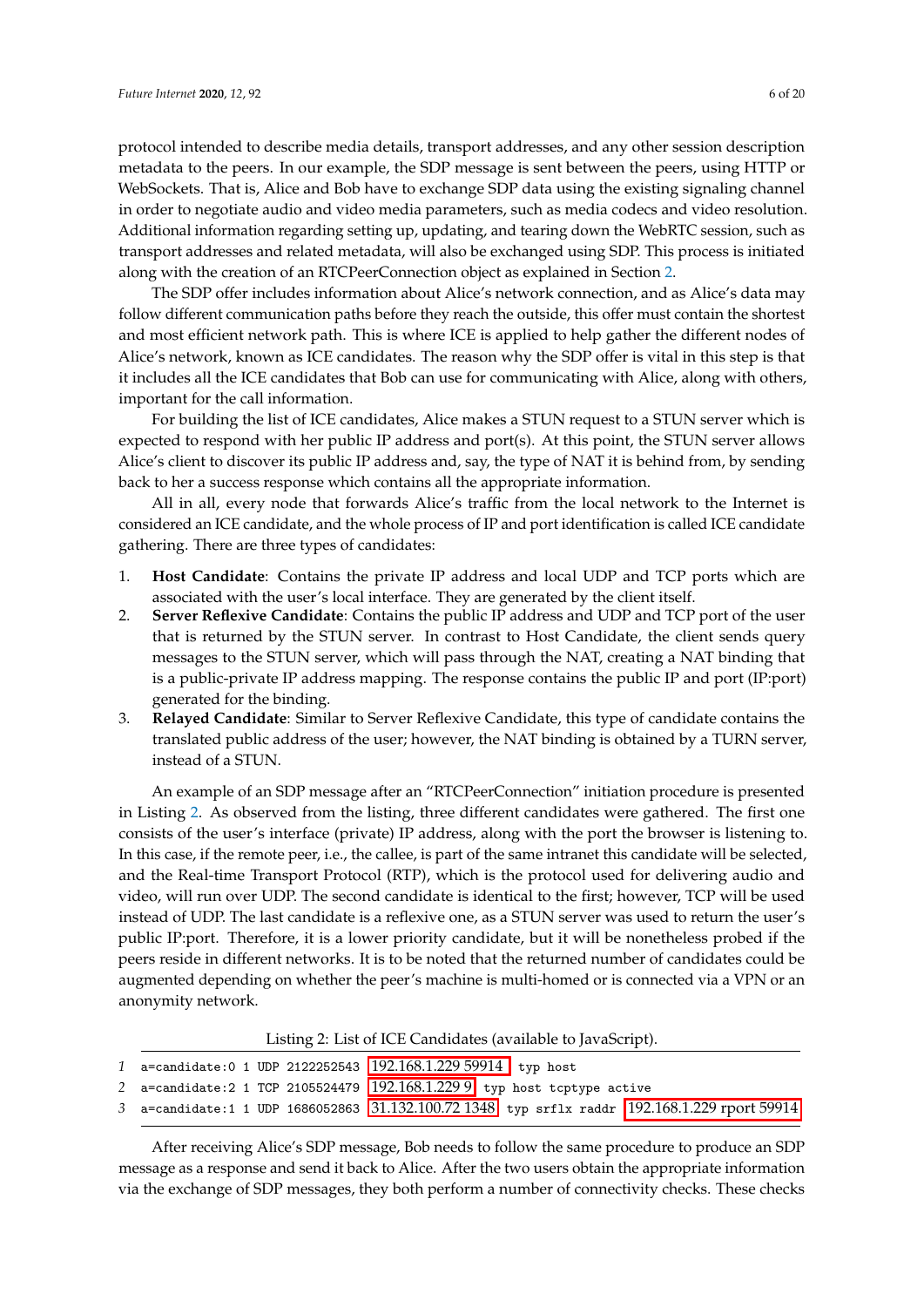comprise a series of STUN requests to each IP and port pair of the ICE candidates. If the other party's browser responds, the originated request is considered successful and the checked pair is marked as valid. After the checks are completed, the ICE algorithm will decide which of the valid candidate pairs are the most efficient, based on a list of rules, including the IP address family, the utilization of media intermediary, say, a TURN server, and peer's connection security, i.e., the use of VPN or not. If no valid pair is found, then the peers will make TURN requests to the TURN server in order to use it as an intermediate. After the connection has been established, the TURN server will forward any packets transferred between the two parties, as depicted in Figure [4.](#page-4-1) More specifically, in case of using a TURN server, TURN will remain in the media path, even after the connection has been established and will act as a relay between the two ends.

### <span id="page-6-0"></span>**4. IP Disclosure**

#### *4.1. Adversary Model*

The present study mainly targets the privacy threats while users are operating a typical web browser. Consequently, adversaries are individuals or organizations which attempt to compromise the privacy of any Internet user. We consider an adversary with the following capabilities: (1) they can intercept, modify, or inject any message in the public communication channels; (2) they adhere to all cryptographic assumptions, e.g., an adversary is not able to decrypt an encrypted message without knowledge of the decryption key; (3) they are able to setup and operate their own STUN/TURN server; (4) they are able to inject JavaScript code to any webpage; (5) they can lure individuals into visiting certain webpages by, say, exercising social engineering techniques. An extensive threat model for WebRTC can also be found in [\[14\]](#page-18-5).

#### *4.2. Problem Statement*

Bear in mind that there are two possible ways for the browser to execute a piece of JavaScript code on a webpage: (a) either immediately in the order it appears or (b) wait for a triggered event to be executed. In any case, injected JavaScript code will always be executed transparently in the background without the user's permission. Taking this into account, a webpage that supports WebRTC will execute some WebRTC API calls in the background and will try to initiate a call to the specified remote party. A code snippet responsible for such an action is given in Listing [3.](#page-7-0)

This small piece of JavaScript code actually configures the STUN server that will be used for the initiation of the call and then constructs an *RTCPeerConnection* object, which executes the STUN or TURN requests. Specifically, the code first initializes a JavaScript object with a list of possible ICE servers that could be used during the procedure, adding for each candidate the IP/domain of the server and the user's password, if needed (lines 2 to 4). As observed, in line 3, the URI scheme "stun" is used, followed by the server domain, while the credential field in line 4 carries the authentication password. In most cases, the selected STUN server will be one of the available servers that are offered by organizations like Google, e.g., stun.l.google.com:19302. In lines 7 to 8, the RTCPeerConnection object gets instantiated and saved in the "servers" variable. The "onicecandidate" in line 11 is an *EventHandler*, where a function is specified and it is called when an "icecandidate" event occurs, namely, when an ICE candidate is discovered. This is the function via which the caller/callee will retrieve any information about themselves, namely any local or external IPs they are using. Finally, the "createDataChannel" function in line 20 creates a new communication channel with the callee, over which any data can be transmitted. On the other hand, the "createOffer" function in line 22 initializes an SDP offer, with the purpose of creating a WebRTC connection with the callee. After the JavaScript code is executed, the peer will communicate with the declared STUN server and exchange data with it.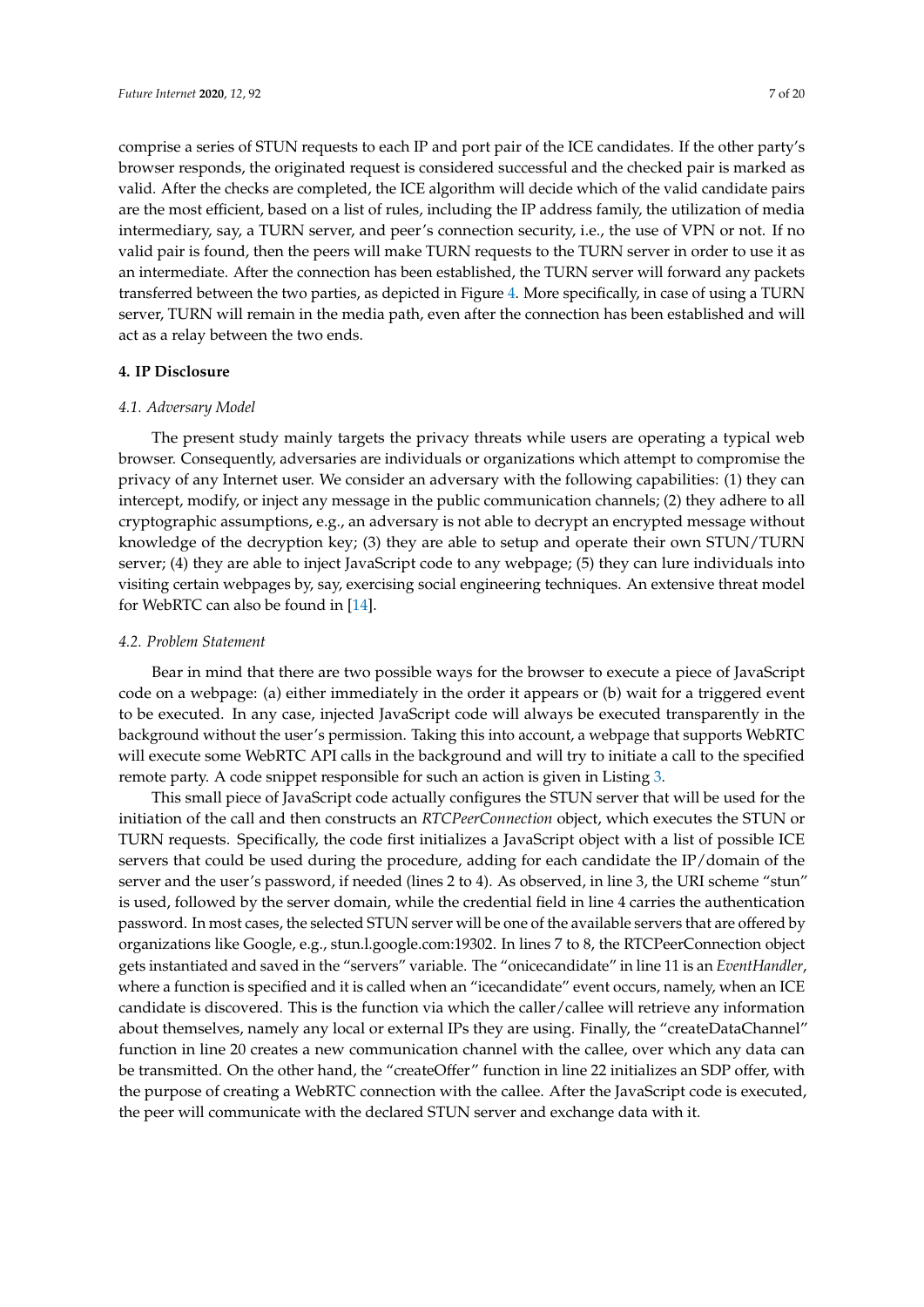Listing 3: Initializing a WebRTC call.

```
1 //initialize list of ICE servers
2 var servers = {iceServers:
3 [{url:"stun:stunserver.org",
4 "credential":"my_password"}]};
5
6 //construct a new RTCPeerConnection
7 var rtc = new RTCPeerConnection(
8 servers);
9
10 //Event Handler for new ICE candidate
11 rtc.onicecandidate = function (ice) {
12 if (ice.candidate) {
13 //Returns a DOMString describing
14 //the candidate in detail
15 console.log(ice.candidate.candidate);
16 }
17 };
18
19 //create a bogus data channel
20 rtc.createDataChannel("");
21 //create an offer sdp
22 rtc.createOffer(function (result) {
23 //trigger the stun server request
24 rtc.setLocalDescription(result,
25 function () { }, function () { });
26 }, function () { });
```
However, setting up and running a STUN server is a task that even a script-kiddie can easily perform aiming to expose the IP addresses of any user who executes the JavaScript code in Listing [3.](#page-7-0) Thus, if one installs a STUN server on the "malicious\_stun\_server.org" domain, they could easily replace lines 2 to 4 of Listing [3](#page-7-0) with lines in Listing [4.](#page-7-1)

Listing 4: Choosing the preferred STUN or TURN server.

```
1 var servers = {iceServers: [{url:"stun:eve@malicious_stun_server.org",
2 "credential":"my_password"}]};
```
By doing so, the attacker is able to force the caller's browser to use a STUN or TURN server controlled by them. Now, the aggressor could inject the script in the source code of a webpage that they own or have compromised, and as a result any browser visiting this page will fain executing a STUN request to the STUN server controlled by the attacker. For instance, think of a watering hole variant attack scenario or the use of specially selected advertisements displayed to the victim. Accordingly, any webpage containing the JavaScript code of Listing [3](#page-7-0) and the corresponding STUN server can instantly acquire the public IP:port of the peer. Bear in mind that the JavaScript code becomes knowledgeable of all ICE candidates of the peer, and as each one of them is associated with a peer's private interface, the mapping of the user's connection topology is feasible. The script injection mentioned above can be performed using a Cross-Site Scripting (XSS) attack. This is feasible on a web application where user input is directly included in the webpage without previous validation or encoding. If the XSS attack is successful and the script executes any STUN requests, then those requests will not be blocked by extensions such as Adblock [\[15\]](#page-18-6), given that STUN requests are made outside of the normal XMLHttpRequest procedure.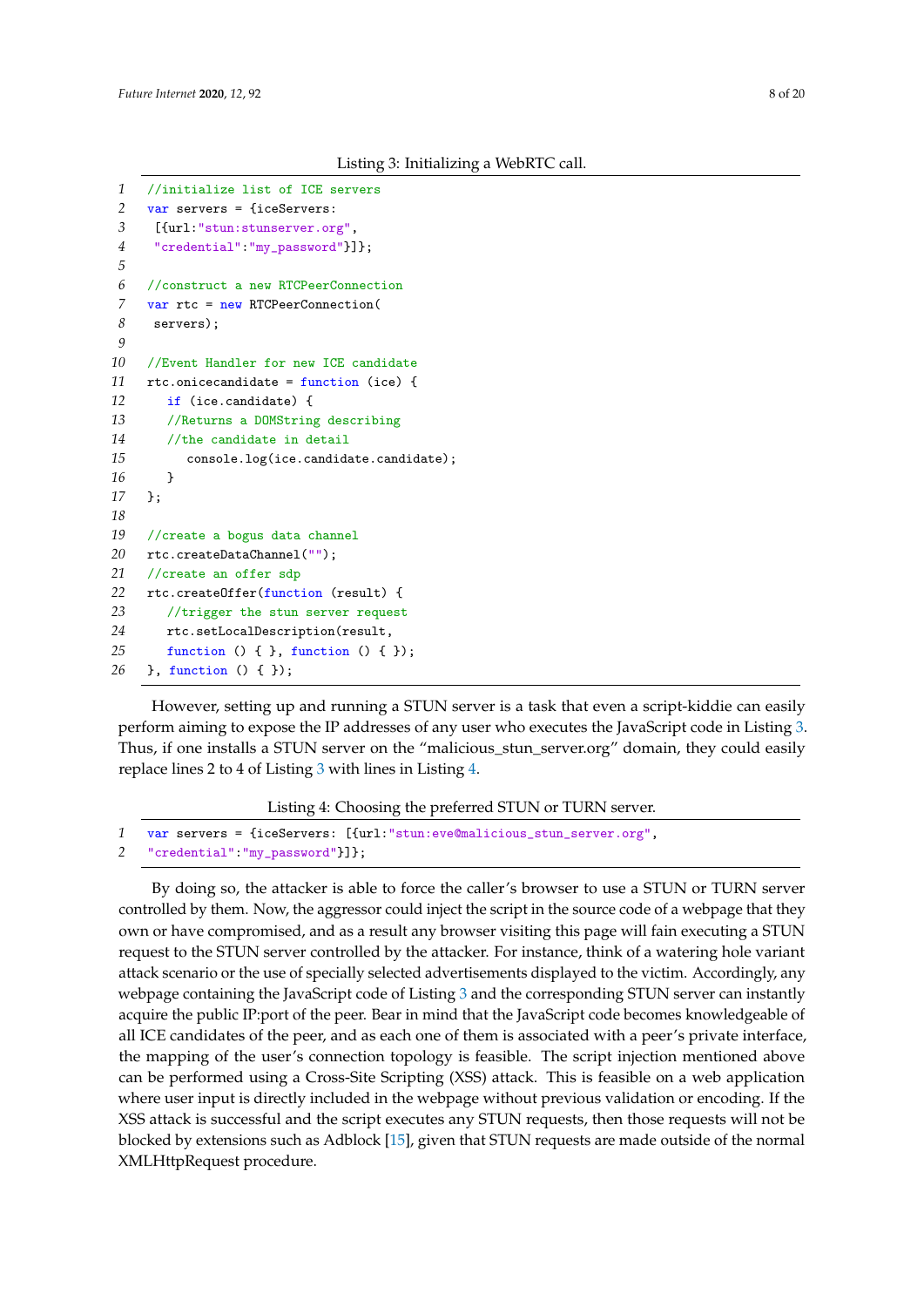While the main role of a STUN server is informing the peer of their public IP address and port as seen from its viewpoint, there are no completely safe ways for a user to hide their public or private IP address, even if a VPN or an anonymity network like Tor is employed. Bear in mind that, when a user connects to a VPN, a virtual network interface is created to handle all the network traffic, redirecting any data inside the VPN tunnel. Linux systems use the network tunnel (TUN) or network tap (TAP) [\[16\]](#page-18-7) to provide packet reception and transmission when VPN is enabled. When a new virtual network interface is created, two or more adapters will be present and the operating system has to decide which one to use for sending traffic. The selection is based on the properties of each adapter, which, for example, in the MS Windows operating system are determined by a feature called *Automatic Metric*. After this process, the VPN adapter will be selected as the default in order to achieve secure and confidential communication. However, the previous main network interface that is the Ethernet or WiFi adapter is still active. In every operating system, the software is able to choose any active network interface for communication, but usually the default one selected by the operating system is used. Therefore, in the context of this adapter selection process, a STUN request may also reveal the end-user's public IP as allocated by the ISP to the JavaScript running on the webpage. Current trials over well-known VPN services, including *TunnelBear* [\[17\]](#page-18-8) and *Hotspot Shield* [\[18\]](#page-18-9), verify this situation. Although the MS Windows OS is the main victim of such a flaw, Mac and Linux systems may be vulnerable as well, depending on the user's VPN client and how it is configured [\[19\]](#page-18-10). In a similar research [\[20\]](#page-18-11), the authors claimed that both Firefox and Chrome were vulnerable regardless of the underlying operating system, with iOS being the only exception. They also mentioned that the only browsers that support WebRTC, but were immune to this vulnerability, were Safari on Mac and Microsoft Edge on Windows.

A straightforward solution for protecting the users' IP addresses would be the use of a VPN firewall, but still without ensuring full anonymity. Generally, if a VPN connection fails, any data will be sent unsecured. A VPN firewall will ensure that any outgoing traffic will be sent through the established VPN tunnel, forbidding any connection in case the tunnel breaks down for any reason. In addition, a VPN firewall offers more benefits, including tight firewall rules and defeating the shared VPN/Tor server leak bug [\[21\]](#page-18-12). However, even this approach does not ensure full anonymity. This is because some browsers can store data from past user activities, like previously opened tabs. In that case, if a tab is opened before the user connects to the VPN, the public IP of the user will be cached in memory. In addition, even if the public IP address is not leaked, the end-user's private IP is still left unprotected, since JavaScript is able to identify it. As a result, the server will retrieve and log all the available information that could be used to identify the user.

Based on the WebRTC API [\[22\]](#page-18-13), apart from public and private IP addresses, media information can also be retrieved by the "MediaDeviceInfo" interface. Precisely, WebRTC can leak the existence of any microphone and camera that the user may utilize. After obtaining an array of the available "MediaDeviceInfo" objects, one per media device, the browser can collect information for input and output devices though the object's properties. For instance, the "kind" property will return an enumerated value that is either "videoinput", "audioinput" or "audiooutput", while the "label" property will return a DOMString describing the device. By default, the "label" is an empty string; however, if one or more media streams are active, or if the user granted persistent permissions to the browser, then the DOMString will contain information about any employed peripheral device, including its name and type, e.g., "External USB Webcam". For example, the enumeration of "MediaDeviceInfo" array may produce an output similar to that in Listing [5.](#page-9-1) Thus, if two audio and one video input were attached to the client's machine, the kind of each input along with its ID would be outputted.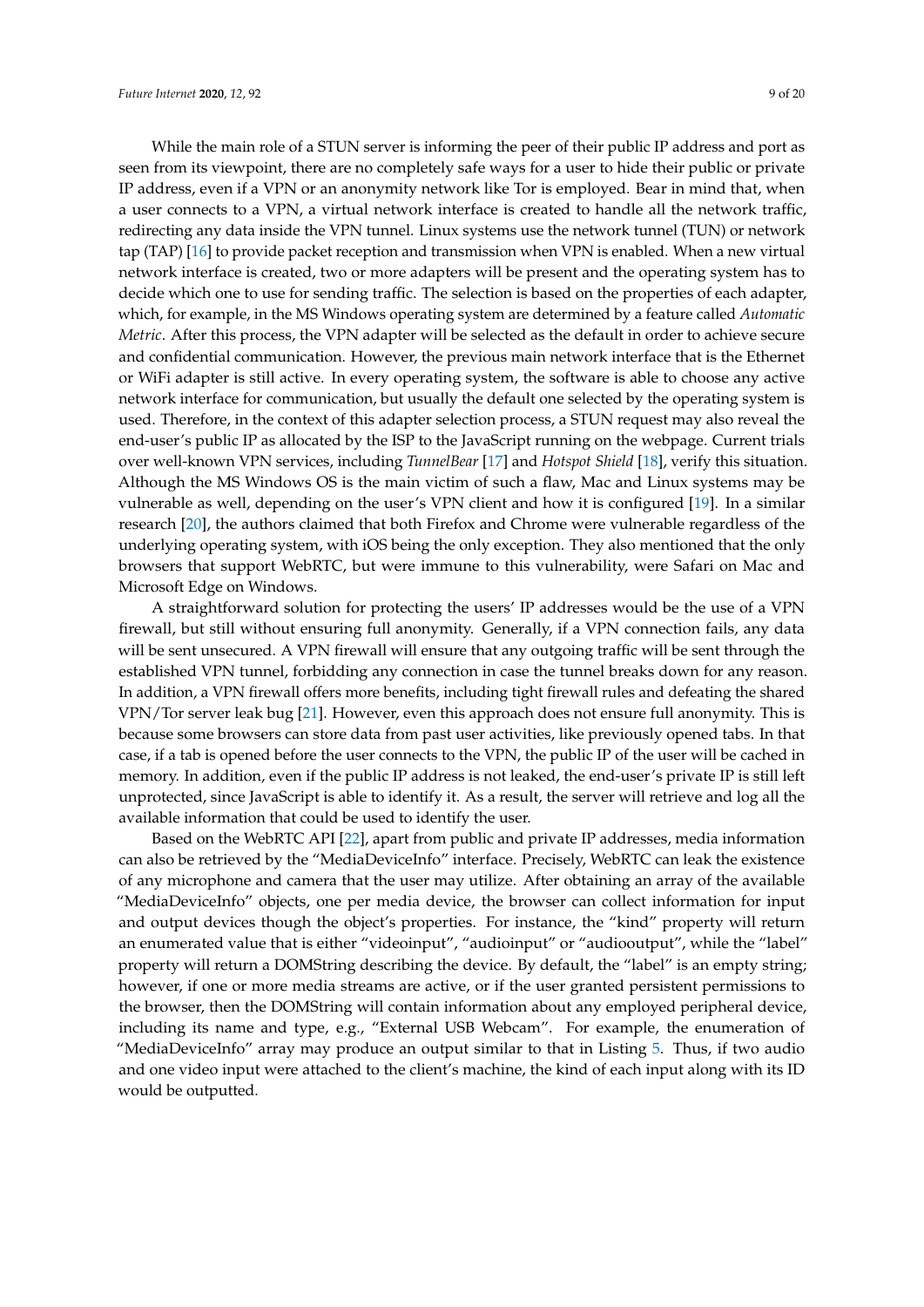#### Listing 5: Example of MediaDeviceInfo output.

<span id="page-9-1"></span>

|  |  |  |  | $1$ videoinput: id = 56430b9613fcb1ac822fd53a6c25 |
|--|--|--|--|---------------------------------------------------|
|--|--|--|--|---------------------------------------------------|

- *2* audioinput: id = 321668ae7aebb94d0d2b90bee995
- *3* audioinput: id = 0fd5b84ae87e3420486e2e2c4d9f

On the other hand, each item of Listing [5](#page-9-1) would contain all the available information in case one or more media streams were active or permissions were granted by the user, as presented in Listing [6.](#page-9-2) That is, for each media input, apart from device's ID and its type, the "label" describing the device and a "groupID" would also be returned. The "groupID" represents the group of the device and two devices have the same group identifier if they are part of the same physical device, for example, if both a camera and a microphone belong to the same monitor.

Listing 6: MediaDeviceInfo output with granted permissions.

```
1 kind: videoinput
2 label: Integrated Webcam (1bcf:28b0)
3 deviceId: 56430b9613fcb1ac822fd53a6c25
4 groupId: 85632d755cfb1dfb30228124124ec
5
6 kind: audioinput
7 label: Microphone (Realtek Audio)
8 deviceId: 0fd5b84ae87e3420486e2e2c4d9f
9 groupId: 40756e2116ee3d4d75183136bd03e
10
11 kind: audioinput
12 label: Headset (HD 4.40BT Hands-Free AG Audio)
13 deviceId: 321668ae7aebb94d0d2b90bee995
14 groupId: b0d25385669f2a63bfe9d556fee46
```
### <span id="page-9-0"></span>**5. Dealing with IP Leaks**

As discussed in Section [2,](#page-2-1) a browser informs the actual WebRTC application about the location of STUN and TURN servers using the RTCPeerConnection object. The peer can later use this object to connect to the STUN server, get informed about its own IP addresses through this connection, and create SDP offers for initializing a call. It is therefore straightforward that a webpage that is not destined to execute WebRTC requests should not use by any means the RTCPeerConnection object. In that case, if a binding request to a STUN server takes place, then the user should be informed that the visited website needs to access private information (the public IP address) in order to use WebRTC.

Taking the latest Android update as an example, a "runtime" permission system would be the ideal approach against such kind of actions. More precisely, a user should be informed that the webpage is trying to access their IP address information to initiate a WebRTC call and the exact time the user is placing the call. A similar type of permission request is used in some browsers, like Chrome, to inform the user that the current webpage is trying to access their location or wishes to send notifications. In such circumstances, if the user approves the request, then the browser will be able to get the appropriate user's information. Contrariwise, if the user rejects the request, the action should get blocked, also meaning they will not be able to make a call, if that is the case.

To address the above issue and detect whether a webpage attempts to execute a STUN or TURN request, we propose two diverse kinds of solutions, which are implemented differently, but, in essence, use the same detection technique. The first approach is a browser extension, which basically uses a preload mechanism to prevent such JavaScript calls before the actual HTML Document Object Model (DOM) loading starts. The second one is using a gateway, either local or third-party, to inspect the JavaScript code the user is about to download.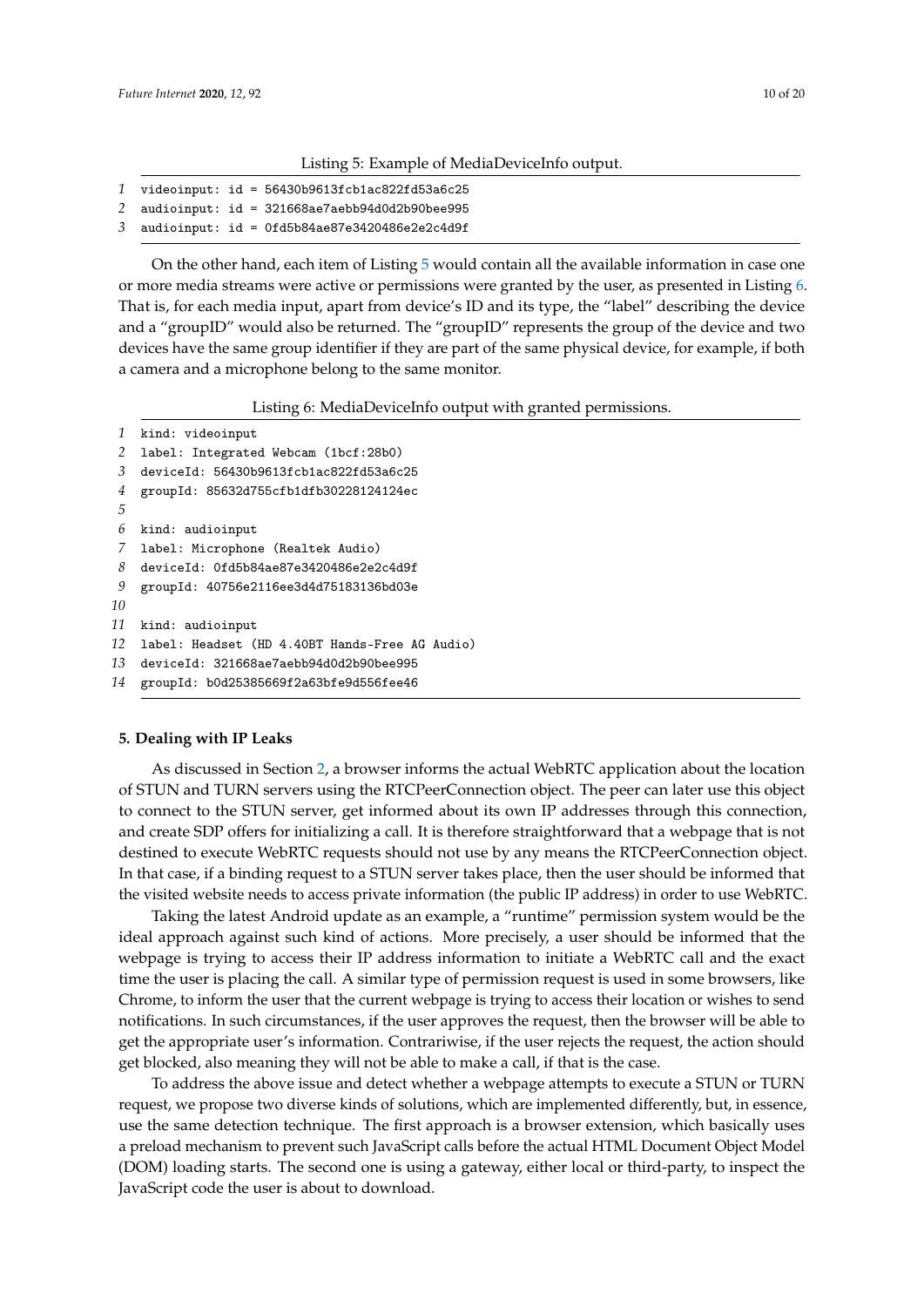#### *5.1. Browser Extension*

The implemented browser extension is able to prevent any WebRTC requests before they are executed by a webpage. This is achieved by dereferencing any WebRTC objects that could be used by a webpage for executing STUN or TURN requests. Initially, when a user visits a webpage, the WebRTC requests are blocked, while the rest of the page loads normally without any user interruptions. After the page loading is completed, the extension inspects for any suspicious WebRTC requests, and if any is detected, the browser asks for WebRTC permissions from the user. If the user wishes to use WebRTC capabilities, the extension will restore any WebRTC objects that were previously dereferenced, allowing the user to initiate a WebRTC call. As browser extensions are implemented differently on each browser, the drawback of this approach is that a different extension per browser is needed. As detailed in Section [7,](#page-12-0) our extension has been implemented for use with the popular Chrome browser.

#### *5.2. Gateway*

A centralized and more generic solution is to implement a gateway, which examines the webpage source code before it is delivered to the user's browser. The user has the ability to choose the gateway that will be used, and thus the gateway is considered trusted. This way, a user would again be informed by the trusted gateway if the website that they would like to visit is trying to make a WebRTC request. If the user is unaware about that website actions, they may block the relative JavaScript or blacklist the website by storing the domain on the gateway's list. Then, this list will be checked every time a user visits a website, so the latter will be prevented from loading if its domain already exists in the list. In contrast to the browser extension, any check will be conducted by the gateway before the webpage loads to the user, and thus an extra delay will be added to the load time of the wepbage. Those extra delays are presented later in Section [7.](#page-12-0)

## <span id="page-10-0"></span>**6. Implementation**

The source code of both the implemented solutions is correspondingly given under the European Union Public Licence (EUPL) [\[23\]](#page-18-14) at: [https://github.com/IncredibleMe/WebRTC-IP-Leak-Chrome-](https://github.com/IncredibleMe/WebRTC-IP-Leak-Chrome-Extension)[Extension](https://github.com/IncredibleMe/WebRTC-IP-Leak-Chrome-Extension) and [https://github.com/IncredibleMe/WebRTC-IP-Leak-Gateways.](https://github.com/IncredibleMe/WebRTC-IP-Leak-Gateways)

#### *6.1. Browser Extension Implementation*

As already pointed out in Section [4,](#page-6-0) STUN requests are made outside of the normal XMLHttpRequest procedure, so a common extension responsible of ad blocking, for instance, is not able to detect such requests. The implemented extension should prevent the webpage for such possible STUN requests by inspecting any JavaScript code. The main hurdle is that any JavaScript residing on the source code will be immediately executed after the webpage has been downloaded, so blocking is not feasible, and, as a result, a different approach should be followed. While implementing a browser extension, lots of information about it should be declared on the "manifest.json" file, such as the name of the extension, its version, and its permissions. In the manifest file, one can also force the extension to be executed as fast as possible, using the "run\_at : document\_start" option. We also deployed the same "run\_at" option, since we need to inject a JavaScript piece of code preventing WebRTC requests in the webpage's source code before any other DOM is constructed or any other script is executed.

This option gives us the ability to inject JavaScript code as a script at the top of the website's HTML document and execute it immediately after the DOMContentLoaded event. Bear in mind that in an HTML document all scripts are treated the same and thus they are executed in the order they appear in the document. Having our defensive script placed on top of everything else, every malicious action that may appear later in the document can be prevented.

The next step is to create a JavaScript element and backup the "RTCPeerConnection" object value, along with the compatible objects for Firefox and Chrome, "mozRTCPeerConnection" and "webkitRTCPeerConnection" respectively, to some temporary values. After that, one can set those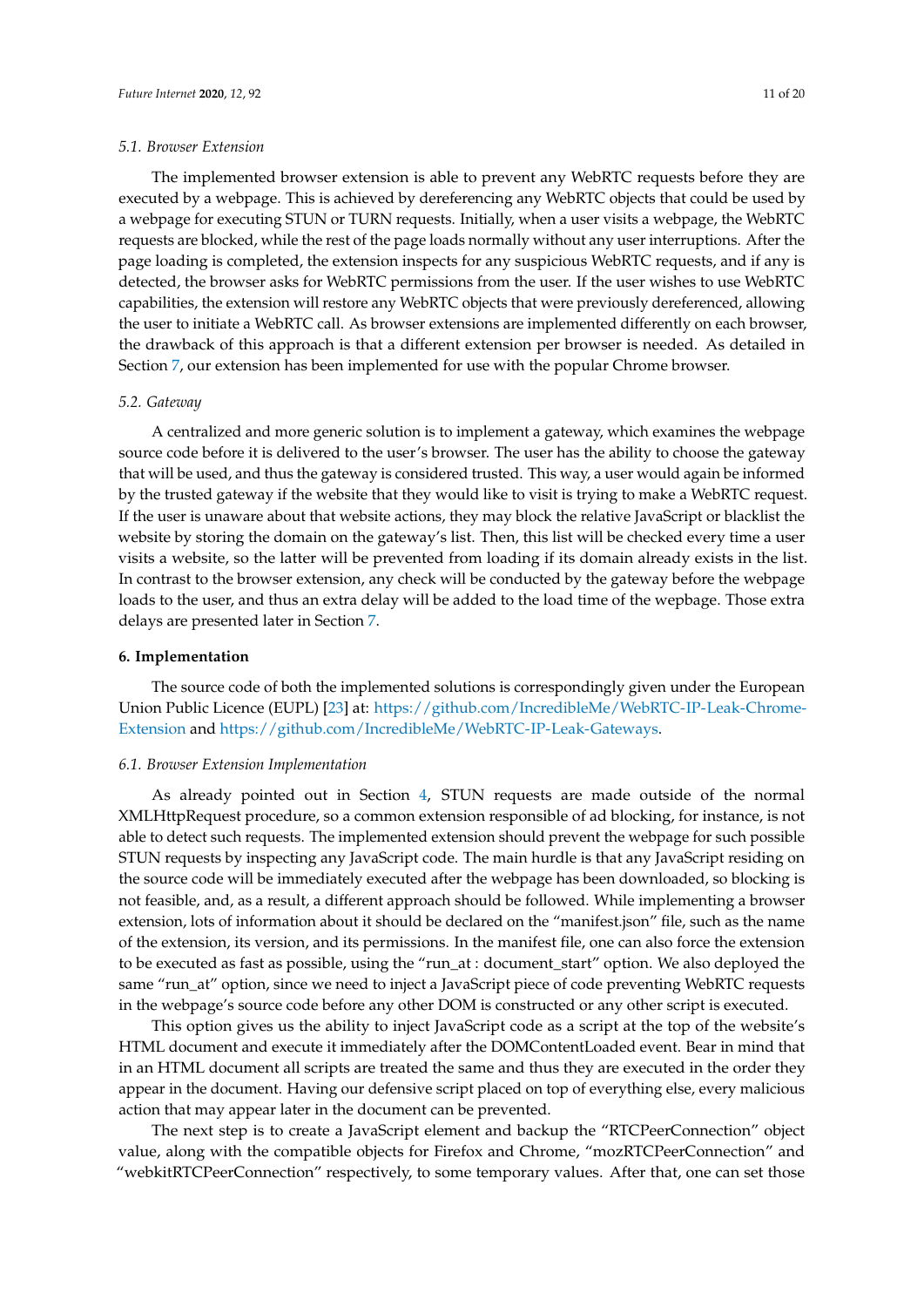object values to null so any later scripts will be unable to use them. By using this technique, we are able to break any malicious code during execution. In addition, if any use of those objects is detected in the source code, the user will be informed, and, if they wish to proceed, the script can revert on-the-fly the initial value to the RTCPeerConnection object.

### *6.2. Gateway Implementation*

The gateway can either be a SOCKS [\[24\]](#page-18-15) or a HTTP proxy, and while a plethora of programming languages can be used to develop such a software, there is no actual limitation about the implementation details. However, the main question that needs to be answered is what the delay is that this process adds to the webpage loading process. With that in mind, a high-performance programming language should be used, making the code-examining process a really quick task. For the sake of this work, we developed two different versions of an HTTP proxy: one written in C++ and one in Golang, two of the most high-performance server programming languages. Using the aforementioned implementations, we measured the time penalty produced by different webpages of various sizes (data volume) and characteristics. To dereference the induced time penalty from any network latency, the gateway runs in the same machine where the user is located.

No less important, the gateway is able to examine the content of any webpage using either HTTP or HTTPS. Precisely, for HTTPS traffic, the gateway works as a transparent proxy, which acts as a man-in-the-middle (MITM) at the TLS tunnel, and thus is able to read the traffic even if the content is encrypted with TLS. Typically, a client would connect to a proxy by executing a CONNECT request, for instance "CONNECT example.com:443 HTTP/1.1", and open a P2P connection between the client and the destination web server.

Using a modern programming language, the parsing of an average webpage's source code will be completed in a few milliseconds. Table [1](#page-11-0) presents a comparison of Golang and C++ when it comes to processing text files of diverse sizes and characteristics. As observed, the results pertaining to both languages are almost identical, and even on much larger file sizes than the average webpage size which is ≈3 MB [\[25\]](#page-18-16). In addition, searching of certain keywords can be achieved in less than a second even in files of 100 MB that is  $\approx$  534 ms and  $\approx$  513 ms on average for C++ and Golang correspondingly. We should also mention that on each search the whole text file was examined, to reach the conclusion that the document is safe. However, if a malicious JavaScript was included in a document, the result would be obtained before reaching the end of the file, and thus the delay is expected to be even less. It is to be noted that the results reported in Table [1](#page-11-0) have been acquired after conducting 500 searches per different text file size and computing the mean value. As observed in Table [1,](#page-11-0) the average value is almost half a second for files even thirty times as big as the size of the average webpage. This leads us to conclude that most of the delay of this gateway-based approach is expected to be mainly due to the bandwidth of the gateway and the network speed rather than the actual examination of the webpage's source code.

| <b>Filesize</b> (MB) | Delay (ms) |       |  |  |
|----------------------|------------|-------|--|--|
|                      | Golang     | $C++$ |  |  |
| 0.5                  | 3          | 3     |  |  |
| 1                    | 6          | 6     |  |  |
| 5                    | 28         | 28    |  |  |
| 10                   | 56         | 58    |  |  |
| 50                   | 283        | 269   |  |  |
| 100                  | 513        | 534   |  |  |

<span id="page-11-0"></span>**Table 1.** Performance comparison of C++ and Golang in file processing.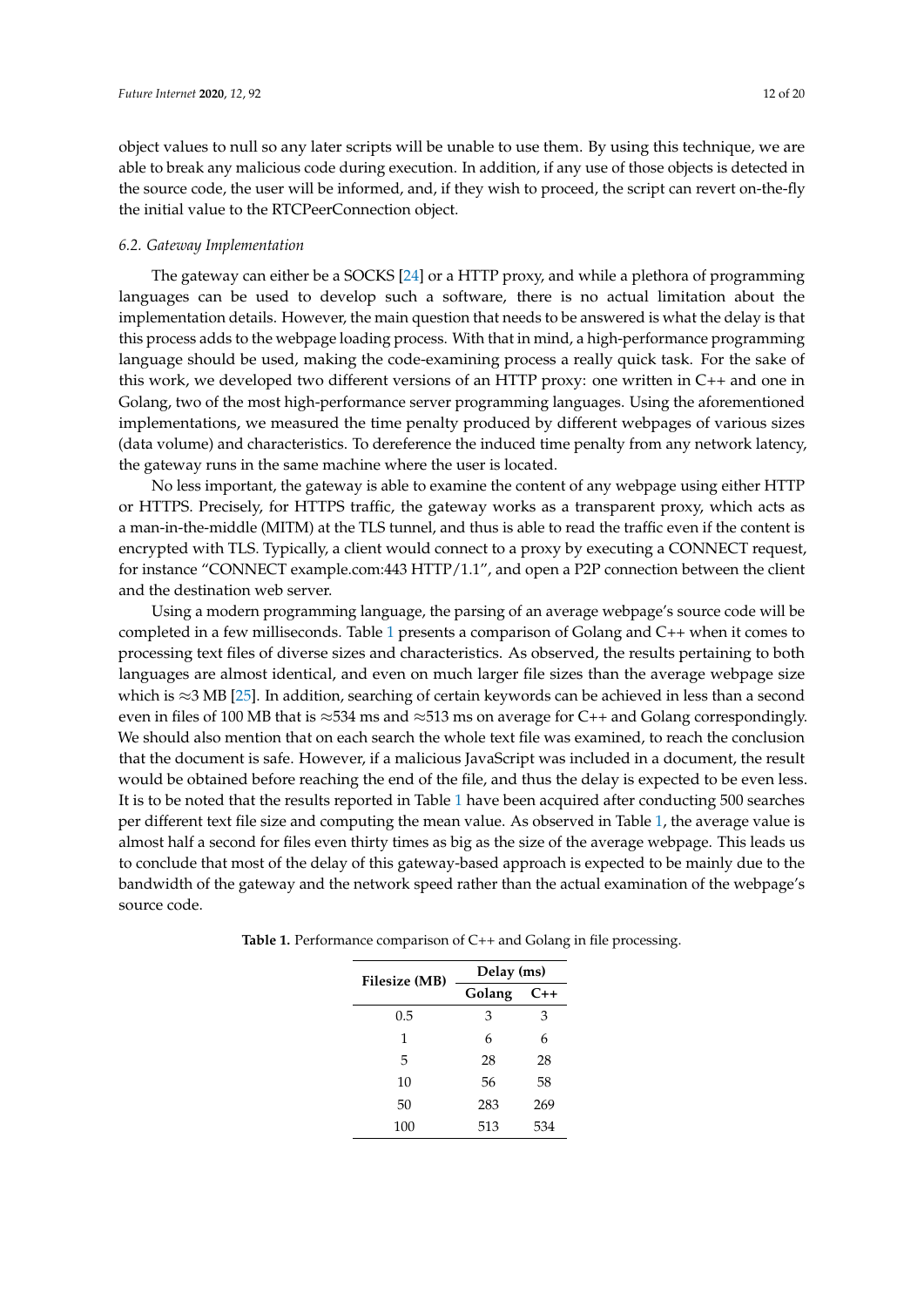### <span id="page-12-0"></span>**7. Evaluation**

#### *7.1. Browser Extension Evaluation*

To test the performance of the proposed browser extension, we created a proof-of-concept implementation for the Chrome browser running on Ubuntu Linux 18.10 on a laptop machine equipped with an Intel Core i7-6700HQ 3.4 GHz CPU and 16 GB of RAM. Chrome extensions tend to be a heavy burden to the overall performance of the browser, as they currently work for each active tab. For instance, the popular Adblock extension consumes  $\approx$ 100 MB of memory [\[26\]](#page-18-17). We used Chrome's task manager to measure the CPU and memory usage of our extension when visiting a webpage. Regarding CPU usage while the extension loads, it only happens once, and according to our measurements was negligible, i.e., less than 0.1%. Upon the examination of the webpage, the extension consumed ≈0.15% of the available CPU, while the memory footprint reached ≈3 and 5 MB for websites having correspondingly a size of  $\approx$ 3 and 10 MB. This is due to the fact that the extension initially blocks any STUN or TURN requests before they execute, rather than checking the whole webpage's source code for such requests.

#### *7.2. Gateway Evaluation*

To measure the time penalty induced by the examination of the webpage source code, we used the Resource Timing API that is part of the Chrome Developers Tools and made measurements during webpage loading both with and without the use of the gateway. To approximate the actual time it takes for each HTTP/HTTPS GET request to be examined before it is sent back to the user, we need to identify the different components that contribute to the final webpage load time. To this end, we employed the Resource Timing API, which provides a way to get detailed network timing data about the resource loading. The interface splits the webpage's loading time in different parts, each one representing a network event, such as DNS lookup delay, response start and end times, as well as the actual content downloading. Modern browsers use Resource Timing API [\[27\]](#page-18-18), which is usually embedded by default, to offer developers the ability to calculate a web request load and serving time. In Chrome, a user can observe detailed information about the time each request needs to be fulfilled, using the Network Analysis Tool that is placed in the Network panel. An example of a request's timing breakdown is presented in Figure [5.](#page-12-1)

<span id="page-12-1"></span>

**Figure 5.** Preview of an indicative timing breakdown in Chrome.

In the following, we succinctly describe each of the webpage phases for the sake of understanding the whole lifecycle of a web request. Before each request is sent to its final destination it may need to be delayed for several reasons, like other higher priority requests waiting to be served, the allowed number of TCP connections has been exceeded, or the disk cache is full. For one of the aforementioned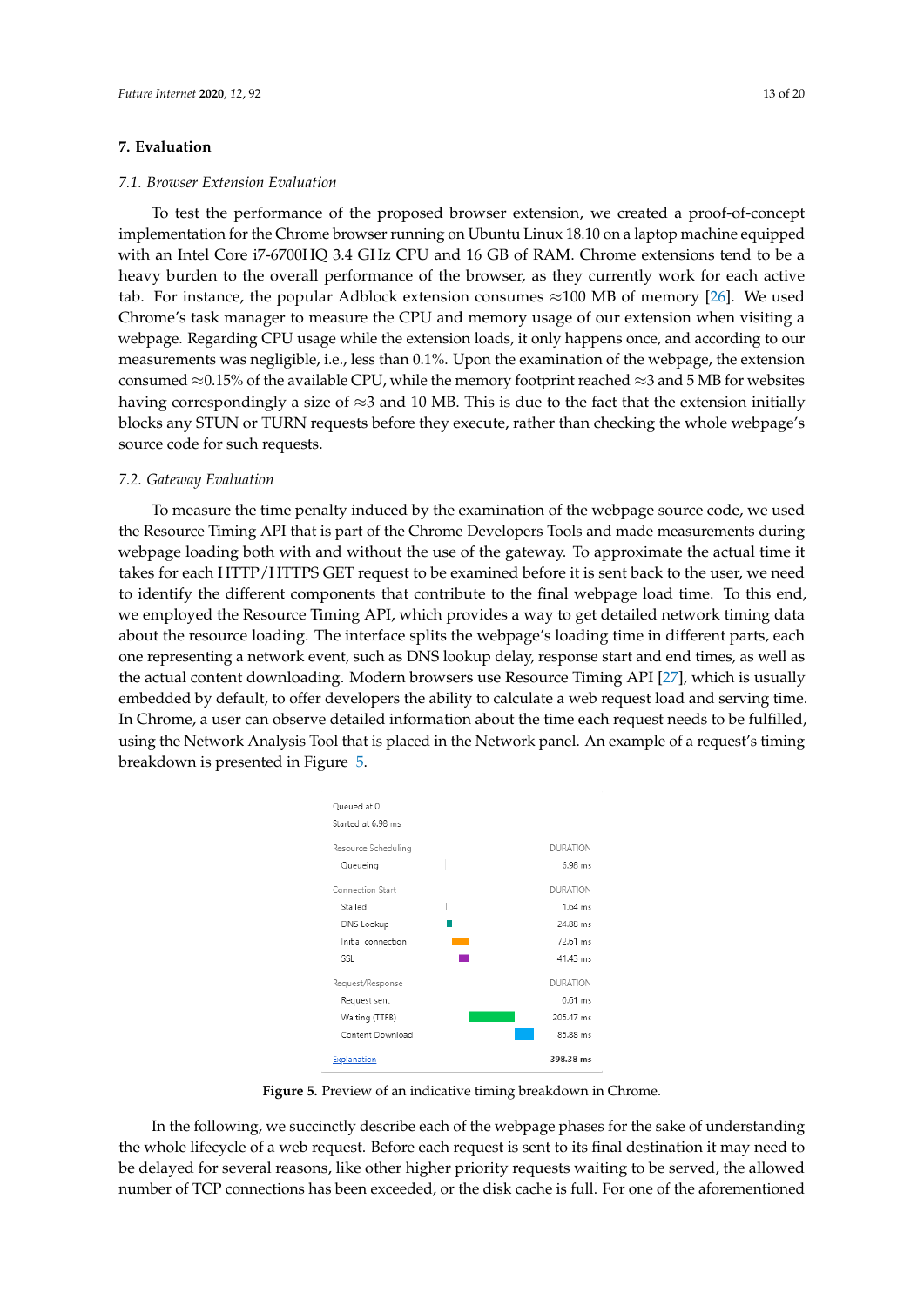reasons, a request may be queued or even stalled. The "DNS Lookup" delay comprises the time spent for a request to perform a DNS lookup for a certain domain in a webpage. However, if the same webpage along with the carrying domains has been visited in the past, most or even all of its domains already exist in the DNS cache of the browser, and thus the DNS Lookup delay will be close to zero. The connection process with the remote webserver is measured by the "Initial connection" metric, which represents the time the connection needs to be initialized, including the TCP handshake and the needed retries, and, if applicable, the negotiation of TLS, that is, the TLS handshake between the client and the server. Finally, the "SSL" is the time spent until the TLS handshake protocol completes, that is, the change cipher spec message, which is used to switch to symmetric key protection. The "Request Sent" is the actual time spent for the request to be sent, overcoming any network issues, which usually is negligible. The subsequent two phases are probably the most significant ones when it comes to the delay of the request. The "Waiting" represents the time spent waiting for the initial response to be processed, also known as Time to First Byte (TTFB). This pertains to the number of milliseconds it takes for a browser to accept the first byte of the response after a request has been sent to a web server, that is, the latency of a round trip to the server. Last but not least, the "Content Download" is the actual time spent before the client receives the complete web content from the server, a phase which is obviously the most critical, as most of the web request's time is spent here.

It is expected that, as the whole webpage source is downloaded and parsed by our proxy, the size of the source code will affect the final delay. However, the browser can also employ several techniques to speed up the content downloading process, including caching. Namely, the browser cache is being used to store website documents like HTML files, Cascading Style Sheets (CSS), and JavaScript code in order to avoid downloading it again in future site visits. This means that, if a user revisits a webpage, the browser will try to download only new content, loading the rest from its cache. The previous action will naturally lead to negligible delays when it comes to security checks on a webpage, since the content has already been checked in the past.

As already mentioned, the average webpage size is  $\approx$ 3 MB, which makes source code parsing a really quick task. It is also worth mentioning that the heavier part of the webpage is being bound by images or other multimedia type objects, while our interest lies solely on the JavaScript source code possibly existing in the webpage. With that in mind, the proxy needs to only deal with the parsing of the source code, whose actual size will be significantly reduced, hence introducing less delay.

The gateways were implemented in C++ and Golang and installed on Ubuntu Linux 18.10 on a laptop machine equipped with an Intel Core i7-6700HQ 3.4 GHz CPU and 16 GB of RAM. The Internet connection used provides a bandwidth of 34 Mbps downstream and 28 Mbps upstream. The laptop machine was connected to the Internet via an IEEE 802.11n access point. We also configured a Coturn server [\[28\]](#page-18-19), which is an open-source TURN/STUN server for Linux. Additionally, we created a webpage, which executes requests to our STUN server, and thus we were able to examine the exact log entry at the server side.

We compared the two gateway implementations and logged key metrics that characterize a website visit. The acquired results are summarized in Table [2.](#page-14-0) We tested our gateway implementations against some of the most popular websites which mandate HTTPS, as well as websites that are plain HTTP.

The time each solution needs to download all of the (possibly compressed) contents of the webpage is of course dependent upon its size. The "content size" column represents the actual size of the resource, while "response size" represents the number of MB transferred on the wire or the wireless medium. As long as most of the modern web servers use compression to the response body before they are sent over the network, the size of the transferred data are significantly reduced. The "load time" column is the total time delay that the webpage spent in order to load all of its contents, including JavaScript and CSS code, images, as well as the main HTML document. In detail, the "load time" is divided into the "DOM content load time" and the webpage rendering. The first represents the time that the webpage needs to build the DOM. That is, when the browser receives the HTML document from the server, it stores it into the local memory and automatically parses it for creating the DOM tree.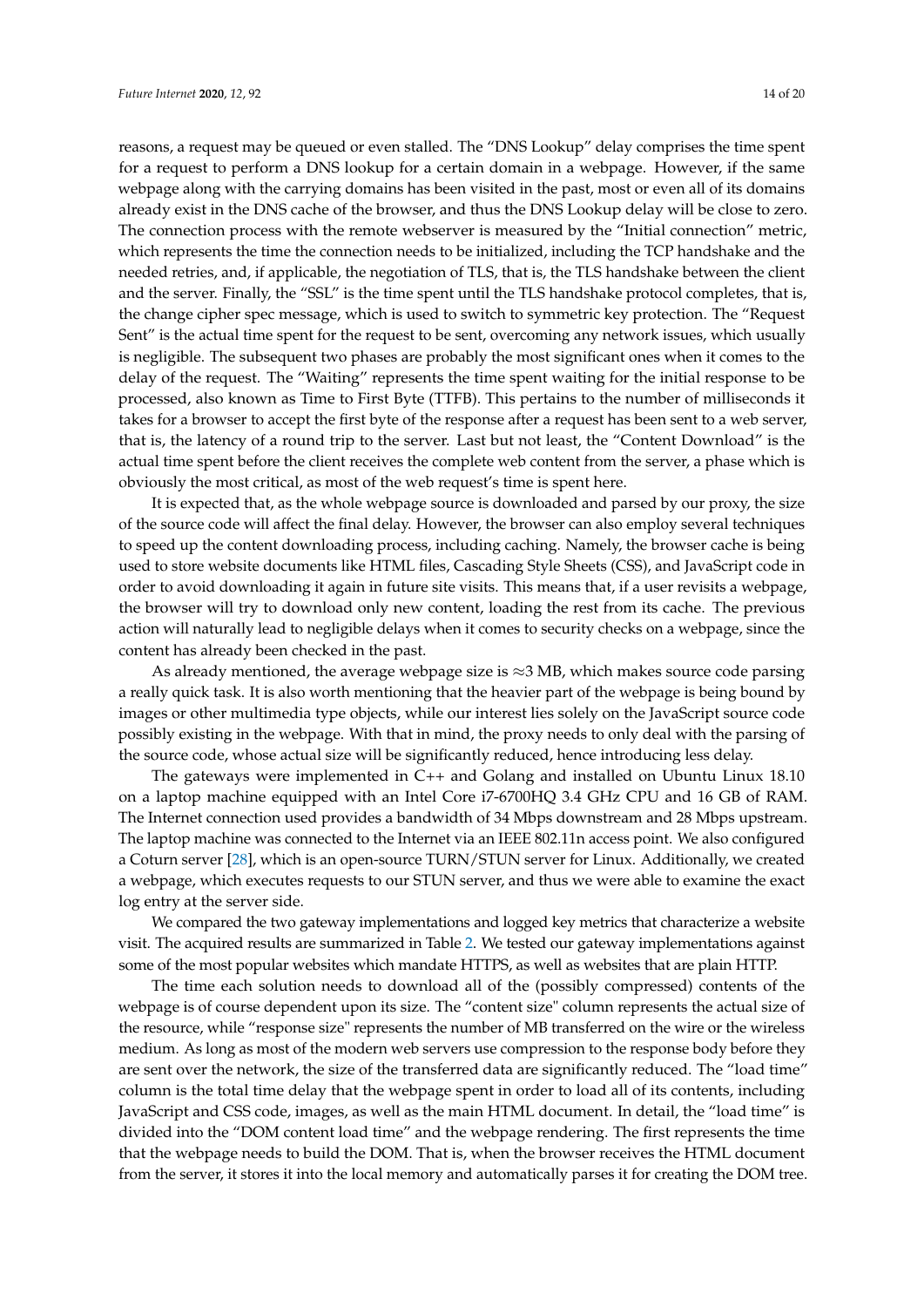During this time, any synchronous scripts will be executed and static assets, such as images saved on the server side, will be downloaded as well. The webpage rendering phase is the amount of time that the browser needs to show the content of the webpage to the user. However, in that stage, no extra delay will be added since the initial code will be sent directly to the client's browser.

<span id="page-14-0"></span>**Table 2.** Performance comparison of C++ and Golang proxy implementations vis-à-vis to the typical proxyless setting. Content and response current approximate sizes are in MB, while load times are in seconds and represented as a 95% confidence interval over 50 measurements done in different days and times.

| <b>URL</b>             | <b>Content Size</b> | <b>Response Size</b> |                                    | <b>Load Time</b>                                      | <b>DOM Content Load Time</b>                             |
|------------------------|---------------------|----------------------|------------------------------------|-------------------------------------------------------|----------------------------------------------------------|
| https://wikipedia.org  | 0.22                | 0.09                 | $C++$<br>Golang<br>Proxyless       | $3.91 \pm 1.36$<br>$4.05 \pm 1.37$<br>$2.41 \pm 1.26$ | $5.18 \pm 1.27$<br>$4.89 \pm 1.33$<br>$2.54 \pm 1.29$    |
| https://office.com     | 1.46                | 0.77                 | $C++$<br>Golang<br>Proxyless       | $1.69 \pm 0.28$<br>$1.65 \pm 0.25$<br>$1.13 \pm 0.16$ | $2.43 \pm 0.31$<br>$2.31 \pm 0.38$<br>$1.65 \pm 0.25$    |
| https://ebay.com       | 2.66                | 1.25                 | $C++$<br>Golang<br>Proxyless       | $2.51 \pm 0.26$<br>$2.15 \pm 0.22$<br>$1.78 \pm 0.14$ | $3.21 \pm 0.41$<br>$2.57 \pm 0.27$<br>$2.41 \pm 0.34$    |
| https://vk.com         | 3.27                | 1.16                 | $C++$<br>Golang<br>Proxyless       | $4.48\pm0.80$<br>$4.09 \pm 0.94$<br>$3.09 \pm 0.64$   | $6.16 \pm 0.77$<br>$5.70 \pm 0.85$<br>$4.32 \pm 0.85$    |
| https://instagram.com  | 3.44                | 1.11                 | $C++$<br>Golang<br>Proxyless       | $2.39 \pm 0.19$<br>$2.14 \pm 0.15$<br>$1.11 \pm 0.16$ | $3.93 \pm 0.34$<br>$3.66 \pm 0.30$<br>$2.51 \pm 0.31$    |
| https://aliexpress.com | 5.40                | 3.12                 | $C++$ proxy<br>Golang<br>Proxyless | $4.49 \pm 0.24$<br>$2.78 \pm 0.21$<br>$1.92 \pm 0.13$ | $7.45 \pm 0.52$<br>$7.40 \pm 0.96$<br>$6.17 \pm 0.75$    |
| https://yahoo.com      | 0.31                | 0.14                 | $C++$<br>Golang<br>Proxyless       | $1.57\pm0.18$<br>$1.78 \pm 0.16$<br>$0.66 \pm 0.14$   | $2.00 \pm 0.23$<br>$2.62 \pm 0.22$<br>$0.87 \pm 0.29$    |
| https://netflix.com    | 5.37                | 2.24                 | $C++$<br>Golang<br>Proxyless       | $3.97 \pm 0.27$<br>$3.38 \pm 0.25$<br>$2.47\pm0.32$   | $4.74 \pm 0.40$<br>$4.26 \pm 0.34$<br>$2.86\pm0.52$      |
| https://amazon.com     | 9.84                | 2.93                 | $C++$<br>Golang<br>Proxyless       | $2.80 \pm 0.24$<br>$3.57 \pm 0.22$<br>$1.41 \pm 0.19$ | $3.02 \pm 0.35$<br>$4.85 \pm 0.38$<br>$1.93 \pm 0.37$    |
| https://twitch.tv      | 22.73               | 17.46                | $C++$<br>Golang proxy<br>Proxyless | $5.60 \pm 0.56$<br>$5.1 \pm 0.56$<br>$3.76 \pm 0.58$  | $13.09 \pm 2.08$<br>$12.45 \pm 1.99$<br>$10.74 \pm 2.14$ |
| http://wired.com       | 20.20               | 11.61                | $C++$<br>Golang<br>Proxyless       | $6.09 \pm 1.53$<br>$5.76 \pm 1.54$<br>$4.83 \pm 1.49$ | $21.18 \pm 5.54$<br>$20.77 \pm 5.52$<br>$19.57\pm5.44$   |
| http://nba.com         | 23.60               | 14.50                | $C++$<br>Golang<br>Proxyless       | $6.82 \pm 1.06$<br>$7.52 \pm 0.97$<br>$5.85 \pm 0.95$ | $19.10 \pm 3.25$<br>$20.59 \pm 3.09$<br>$17.29 \pm 3.22$ |
| http://espn.com        | 1.56                |                      | $C++$<br>Golang<br>Proxyless       | $4.15 \pm 0.74$<br>$3.77 \pm 0.78$<br>$2.98 \pm 0.79$ | $8.64 \pm 2.06$<br>$8.28 \pm 2.13$<br>$7.31 \pm 1.89$    |

As observed from Table [2,](#page-14-0) checking a website's intentions, in terms of JavaScript code, comes with a cost, although most of the times it will not be noticeable. Both C++ and Golang have proven good choices for a proxy implementation, producing negligible delay vis-à-vis to a non-proxy scenario. Precisely, neglecting the web page size factor, in the case of the C++ proxy, the average time across all the websites we tested was 6.25 s with a standard deviation of 3.41 s, while for the Golang one the corresponding times were 5.83 and 2.69 s. These times compared to those of the proxyless configuration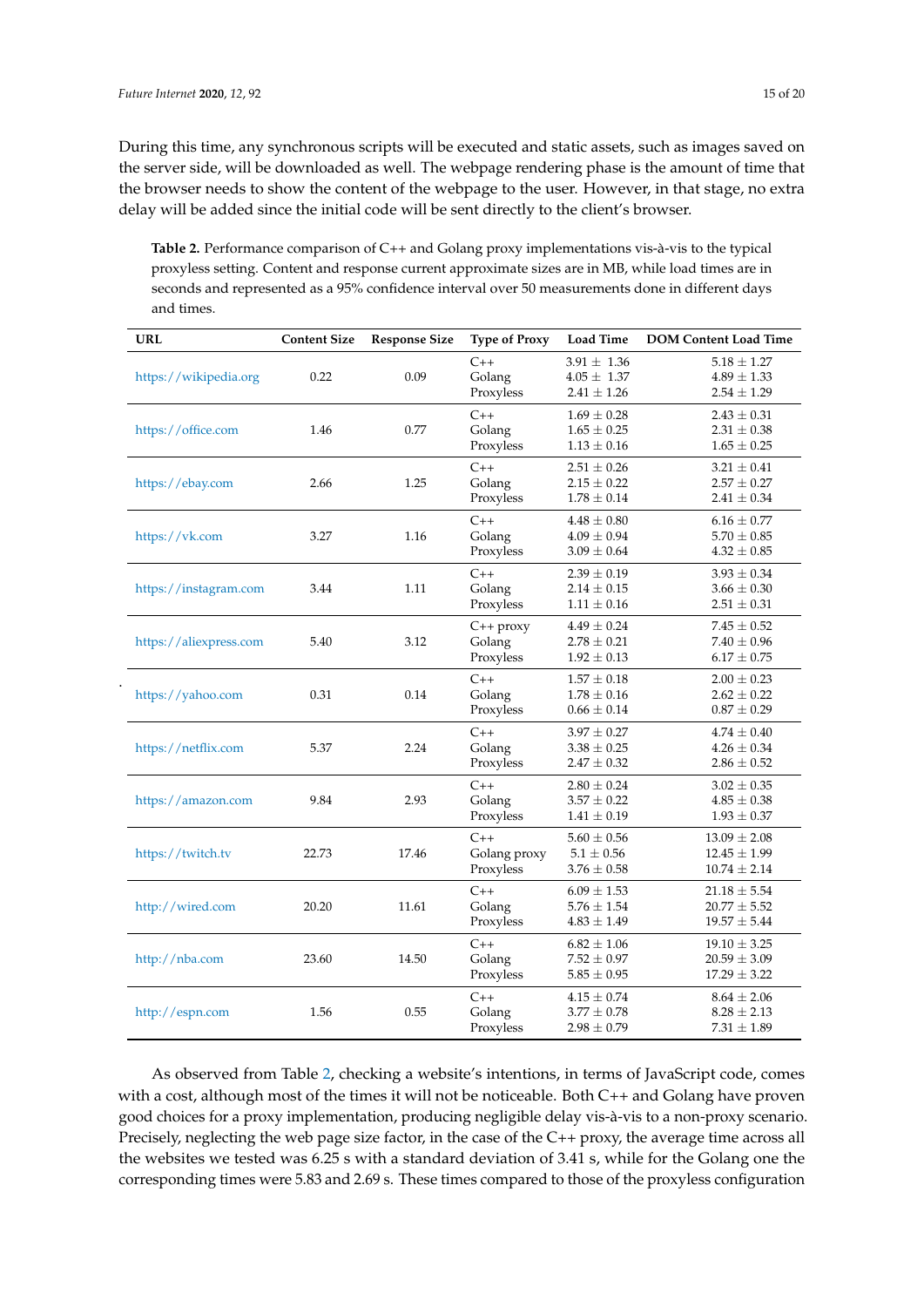(4.18 s and 1.65 s) are rather insignificant. However, the delay becomes noticeable on sites almost 300% bigger than the average one, which in our table exceed the size of 8 MB. In addition, no major difference appears between HTTP and HTTPS websites, which means that the client's gateway acting as an "TLS Termination Proxy" adds a negligible delay. All in all, the most critical parameter is the "content size" of each website. The most significant time delay was observed on amazon.com, nba.com, and espn.com whose size is among the biggest in Table [2.](#page-14-0) As expected, the larger the size of the source code to be examined, the greater the webpage's loading time.

#### <span id="page-15-0"></span>**8. Related Work**

Thus far, the WebRTC API privacy issue has been explored by a handful of works in the literature. The work in [\[19\]](#page-18-10) provides details on the privacy threat occurring when WebRTC is exploited by browsers. The authors conduct different experiments in order to examine which types of IP addresses can get compromised. To this end, they tested a variety of widely used VPN services on different browsers and presented the results of their experiments, concluding that none of the tested VPN services has proven to be a perfect privacy solution. From the results offered by the authors, one can realize that each VPN service exposes a different set of user's IPs, with TorGuard being the preferred privacy-preserving VPN service, exposing just the private IPv4 of the user assigned by the VPN server. However, based on their results, a VPN solution is neither a silver bullet to the IP leaking issue, nor efficient, as VPN networks are highly dependent on the bandwidth of their VPN server, which are often geographically dispersed.

The issue of using WebRTC in order to map the intranet topology from an external attacker is discussed in [\[9\]](#page-18-0). The authors present a JavaScript code, namely *MaliceScript*, which collects intranet information abusing the features of WebRTC, and then infiltrates a targeted website from its own intranet. This work focuses on the attack implementation and only provides recommendations for end-user protection. One of the defensive measures is to notify the user of the browser and ask for explicit authorization before calling the WebRTC API, which is actually what our implementations provide.

The authors in [\[20\]](#page-18-11), among other security and privacy risks, concentrate on that of WebRTC. Specifically, the authors were able to perform a network scan on victim networks and collect sensitive network information about other internal nodes, such as open ports based on heuristics like round-trip delays. They also claim that they developed a browser extension that is able to warn users about possible malicious activities, when a certain number of connections made to the private IP address of a user is surpassed. However, the countermeasure they propose for the specific privacy issue is just disabling WebRTC or using other extensions that can expose only the public IP of the user.

In addition, the work in [\[29\]](#page-18-20) capitalizes on WebRTC in an attempt to disclose the user's private IP and execute network scans using an open source JavaScript scanner, called jslanscanner [\[30\]](#page-18-21). The network scan is supposed to detect not only possible online local network nodes, but routers as well. The authors extend the way a malicious user can use WebRTC to expose user's IP; nonetheless, they omit proposing a solution to safeguard against these kinds of attacks.

A Browser Scanner is proposed in [\[31\]](#page-18-22) where an online service uses an XMLHttpRequest and WebRTC for the purpose of collecting information about the network a user resides in. The authors present the results they were able to gather from the scanned networks; however, they suggest that JavaScipt and WebRTC should be disabled for avoiding such scans by malicious websites.

In [\[32\]](#page-18-23), the use of mDNS [\[33\]](#page-18-24) is proposed for protecting private IP addresses. In the proposed mechanism, the web browser registers an ephemeral mDNS name for the private IP address of the host and then provides this name in its ICE candidates instead of the IP address. The ICE candidates negotiations can proceed as usual and the mDNS names can be resolved to IP addresses only when necessary and without revealing the actual address to the other endpoint. The main issue with this approach is that it can break WebRTC applications. There are various reasons for that: (a) mDNS is built on the assumption that the names never leave the local domain, (b) the SDP protocol expects IP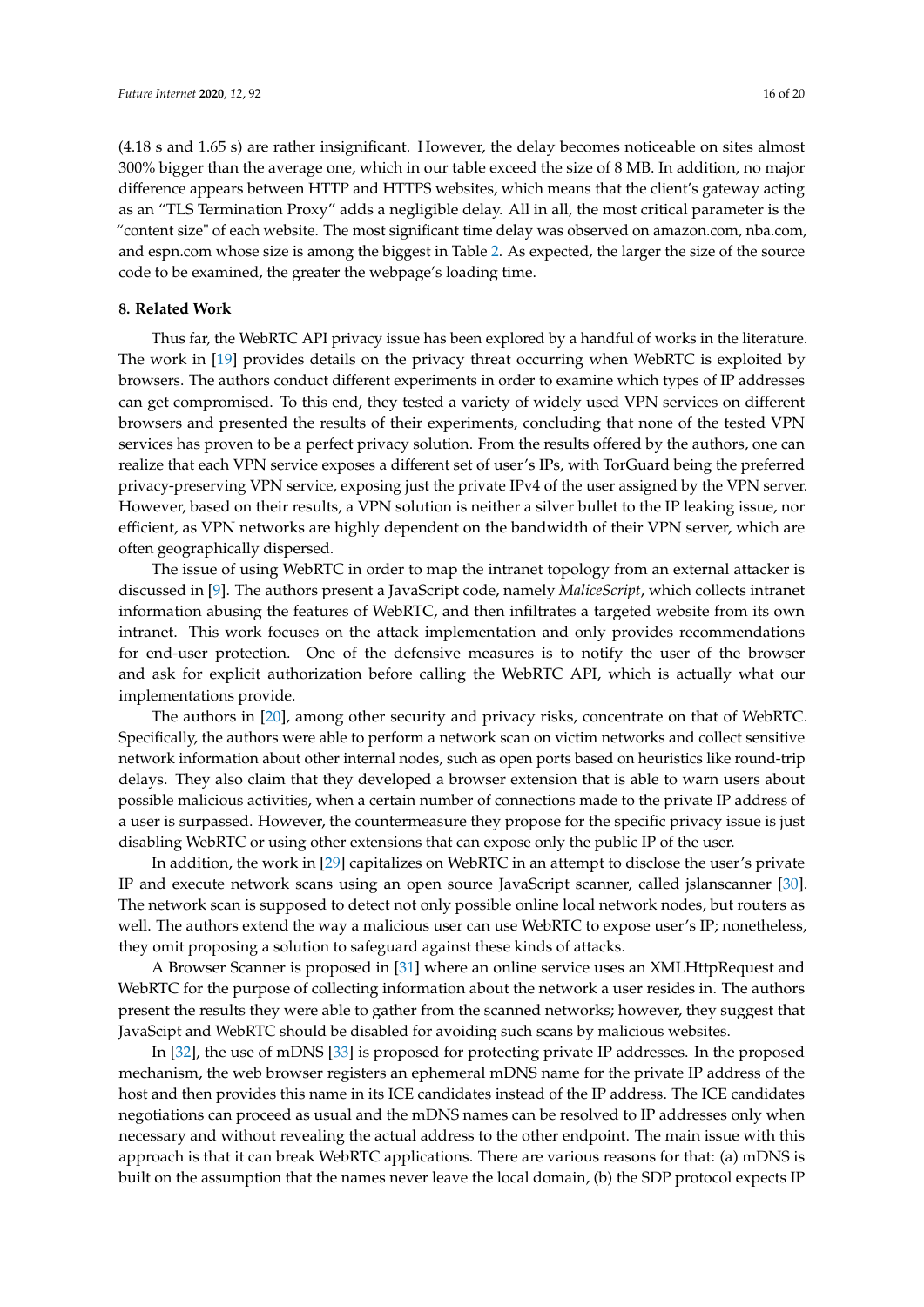addresses instead of DNS names, and (c) if a DNS server tries to resolve an mDNS name it will fail as no relevant resource record exists.

WebRTC's IP leak issue is also addressed by some browser add-ons for content-filtering, including ad-blocking. Two of them, namely Privacy Badger [\[34\]](#page-18-25) and uBlock Origin [\[35\]](#page-18-26), both multi-platform and open-source, seem to stand out. However, while these extensions prevent WebRTC from leaking the peer machine's private IP address by blocking it, they do not solve the problem of public IP leakage happening through STUN requests.

There is also a volume of works which utilize the WebRTC leak in order to fulfil other purposes. In [\[36](#page-19-0)[–38\]](#page-19-1), WebRTC is used to collect private IP addresses for user tracking and device fingerprinting. The authors in [\[39\]](#page-19-2) utilize WebRTC for device fingerprinting in order to trace Web attackers even when they are hidden behind VPN or anonymous networks. WebRTC is also used in [\[40\]](#page-19-3) for device fingerprinting in order to provide augmented user authentication. In all the previous cases, no countermeasures against the WebRTC leak have been implemented.

It is worth noting here that, as explained in Section [2,](#page-2-1) the signaling protocol between web servers is not part of WebRTC. This means that, even if a competent solution that protects users' privacy is employed on WebRTC, personal user information can leak from the signaling protocol [\[41\]](#page-19-4). On the application level, this can be prevented with solutions like [\[42,](#page-19-5)[43\]](#page-19-6) when SIP is utilized as the signaling protocol. On the network level, Tor-based solutions ([\[44,](#page-19-7)[45\]](#page-19-8)) can prevent leaking IP addresses to unauthorized entities.

Overall, while the given vulnerability of WebRTC is addressed by a number of works in the literature, most of them either use this vulnerability to fingerprint clients inside a network or propose countermeasures that partially protect user privacy, such as the use of a VPN or a combination of browser extensions. In addition, some works propose the complete deactivation of WebRTC on the browser, which would obligate the user to re-enable it every time they need it. To the best of our knowledge, the work at hand is the first to propose two different practical and effective schemes which can detect the use of WebRTC by a webpage in time, i.e., before any WebRTC requests are made. The proposed solutions can inform the user on-the-fly about whether their privacy is at risk by WebRTC when they try to visit a webpage. Thus, if the user is really in need of WebRTC capabilities, then the webpage is allowed to load; otherwise, the user can choose to continue by disabling the corresponding JavaScript code.

### **9. Conclusions**

As web real-time communications gain increasingly more attention because of their simplicity of use via a typical browser, more websites turn their interest to WebRTC. However, although WebRTC is standardized through the W3C and the Internet Engineering Task Force (IETF) [\[46\]](#page-19-9) and is being used by the most popular browsers, such as Chrome and Firefox, major privacy issues remain unresolved. Namely, in its attempt to bypass network obstacles, such as NAT and firewalls, WebRTC will silently leak peers' IP addresses without asking for permission. This is because WebRTC employs the ICE protocol, and therefore STUN or TURN mechanisms, in order to determine the most efficient connection path between peers. Furthermore, any website is able to force the user's browser to execute such requests to a STUN or TURN server, without the user being notified. Consequently, the owner of the server will be able to log each user's private and public IPs, even if the user is using VPN or an anonymity network.

While the existing solutions propose the complete deactivation of WebRTC along with its full capabilities, this work proposes and evaluates two diverse schemes to identify WebRTC communication intentions of a website. The first scheme is a browser's extension which by default disables any STUN or TURN request that a visited webpage may attempt to execute. The second proposes the use of a gateway, which we implemented in both C++ and Golang. The gateway acts as a MITM, inspecting the contents of the webpage before they are sent to the client. If the webpage the user is about to visit is trying to perform any STUN or TURN requests, the user will be informed and asked if they wish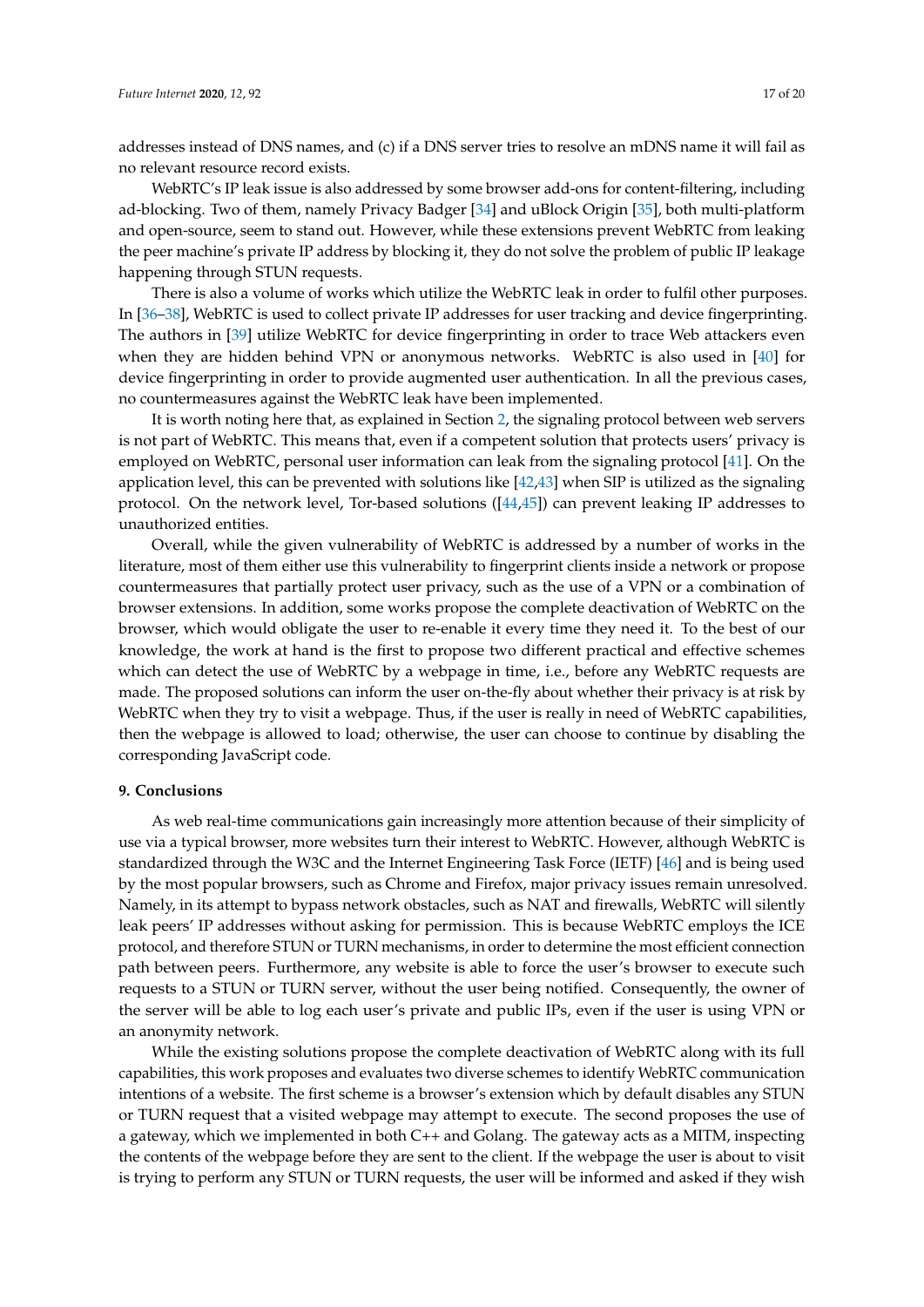use untamed STUN or TURN servers for building ICE candidates. Both of the proposed solutions protect the privacy of end-users who utilize WebRTC-capable browsers by completely disabling WebRTC. Obviously, this protection is not provided to users who choose to authorize the use of WebRTC after they have been informed that a webpage is about to use this protocol. In addition to privacy, our proposals safeguard communicating peers from other security-related attacks as well. An example is a script that forces the browser to make a call to a recording device without the user being aware, transforming their computer into a surveillance device. Since the port used by the web browser is open, another attack is to use this port to send arbitrary data bypassing firewalls, thus leaking information outside the intranet. A further example is to abuse the aforementioned open firewall port and turn the browser into a botnet client.

proposed schemes could be proven an acceptable solution as long as WebRTC protocol continues to

From the discussion given in the IP Disclosure subsection, one can mark down some directions for future work. Another line of research could investigate potential security issues that can arise when a user is tricked into using a rogue STUN or TURN server: potential attacks include session hijacking, MITM, and DoS. Future work can also include other solutions to be tested as browsers' extensions, such as white-listing STUN and TURN servers. This way, by defining trusted servers, IP logging from malicious users could be prevented.

**Author Contributions:** All the authors have contributed equally to the various stages of this work, including conceptualization, methodology, information gathering, implementation, discussion of the results, and writing of the original version of the manuscript. All authors have read and agreed to the published version of the manuscript.

**Funding:** This research received no external funding.

**Conflicts of Interest:** The authors declare no conflict of interest.

## **References**

- <span id="page-17-0"></span>1. WebRTC 1.0: Real-Time Communication between Browsers. 2019. Available online: [https://www.w3.org/](https://www.w3.org/TR/webrtc/) [TR/webrtc/](https://www.w3.org/TR/webrtc/) (accessed on 26 April 2020).
- <span id="page-17-1"></span>2. WebRTC Market. Available online: <https://www.acumenresearchandconsulting.com/webrtc-market> (accessed on 26 April 2020).
- <span id="page-17-2"></span>3. Global WebRTC Market Will Reach USD 21,023 Million By 2025: Zion Market Research. Available online: [https://www.globenewswire.com/news-release/2019/02/15/1725959/0/en/Global-WebRTC-](https://www.globenewswire.com/news-release/2019/02/15/1725959/0/en/Global-WebRTC-Market-Will-Reach-USD-21-023-Million-By-2025-Zion-Market-Research.html)[Market-Will-Reach-USD-21-023-Million-By-2025-Zion-Market-Research.html](https://www.globenewswire.com/news-release/2019/02/15/1725959/0/en/Global-WebRTC-Market-Will-Reach-USD-21-023-Million-By-2025-Zion-Market-Research.html) (accessed on 26 April 2020).
- <span id="page-17-3"></span>4. Keränen, A.; Holmberg, C.; Rosenberg, J. *Interactive Connectivity Establishment (ICE): A Protocol for Network Address Translator (NAT) Traversal*; RFC 8445; IETF: Wilmington, DE, USA, 2018. [\[CrossRef\]](http://dx.doi.org/10.17487/RFC8445)
- <span id="page-17-4"></span>5. Petit-Huguenin, M.; Salgueiro, G.; Rosenberg, J.; Wing, D.; Mahy, R.; Matthews, P. *Session Traversal Utilities for NAT (STUN)*; RFC 8489; IETF: Wilmington, DE, USA, 2020. [\[CrossRef\]](http://dx.doi.org/10.17487/RFC8489)
- <span id="page-17-5"></span>6. Reddy.K, T.; Johnston, A.; Matthews, P.; Rosenberg, J. *Traversal Using Relays around NAT (TURN): Relay Extensions to Session Traversal Utilities for NAT (STUN)*; RFC 8656; IETF: Wilmington, DE, USA, 2020. [\[CrossRef\]](http://dx.doi.org/10.17487/RFC8656)
- <span id="page-17-6"></span>7. Syverson, P.; Dingledine, R.; Mathewson, N. *Tor: The Second Generation Onion Router*; Usenix Security: San Diego, CA, USA, 2004; pp. 303–320.
- <span id="page-17-7"></span>8. Zantout, B.; Haraty, R. I2P data communication system. In Proceedings of the ICN, St. Maarten, the Netherlands, 23–28 January 2011; pp. 401–409.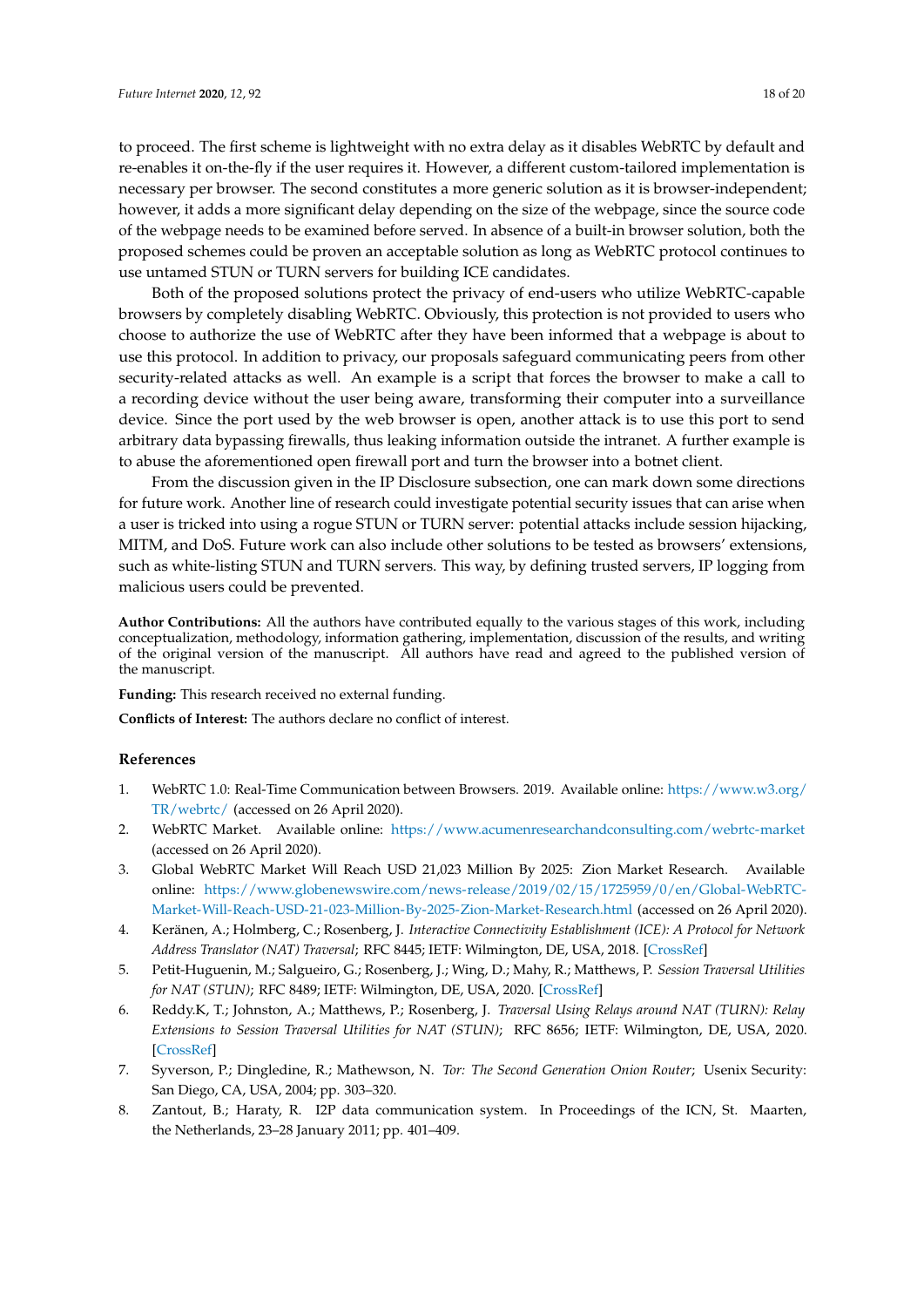- <span id="page-18-0"></span>9. Liu, C.; Cui, X.; Wang, Z.; Wang, X.; Feng, Y.; Li, X. MaliceScript: A Novel Browser-Based Intranet Threat. In Proceedings of the 2018 IEEE Third International Conference on Data Science in Cyberspace (DSC), Guangzhou, China, 18–21 June 2018; pp. 219–226.
- <span id="page-18-1"></span>10. Rosenberg, J.; Schulzrinne, H.; Camarillo, G.; Johnston, A.; Peterson, J.; Sparks, R.; Handley, M.; Schooler, E. *SIP: Session Initiation Protocol*; RFC 3261 (Proposed Standard); IETF: Wilmington, DE, USA, 2002; Updated by RFCs 3265, 3853, 4320, 4916, 5393, 5621, 5626, 5630, 5922, 5954, 6026, 6141, 6665, 6878.
- <span id="page-18-2"></span>11. Uberti, J.; Jennings, C.; Rescorla, E. *JavaScript Session Establishment Protocol*; Internet-Draft draft-ietf-rtcweb-jsep-26; IETF, Network Working Group: Wilmington, DE, USA, 2019; Work in Progress.
- <span id="page-18-3"></span>12. Johnston, A.B.; Burnett, D.C. *WebRTC: APIs and RTCWEB Protocols of the HTML5 Real-Time Web*, 3rd ed.; Digital Codex LLC: St. Louis, MO, USA, 2012; Volume 4, pp. 11–12.
- <span id="page-18-4"></span>13. Begen, A.C.; Kyzivat, P.; Perkins, C.; Handley, M.J. *SDP: Session Description Protocol*; Internet-Draft draft-ietf-mmusic-rfc4566bis-37; IETF: Wilmington, DE, USA, 2019; Work in Progress.
- <span id="page-18-5"></span>14. Rescorla, E. *Security Considerations for WebRTC*; Internet-Draft draft-ietf-rtcweb-security-12; IETF, RTC-Web: Wilmington, DE, USA, 2019; Work in Progress.
- <span id="page-18-6"></span>15. AdBlock Plus. Available online: <https://github.com/adblockplus/adblockplus> (accessed on 26 April 2020).
- <span id="page-18-7"></span>16. Krasnyansky, M.; Yevmenkin, M. Virtual Point-to-Point (TUN) and Ethernet (TAP) Devices. Available online: <http://vtun.sourceforge.net/tun/index.html> (accessed on 26 April 2020).
- <span id="page-18-8"></span>17. TunnelBear LLC. Tunnelbear. Available online: <https://www.tunnelbear.com/> (accessed on 28 April 2020).
- <span id="page-18-9"></span>18. AnchorFree, Hotspot Shield. Available online: <https://www.hotspotshield.com/> (accessed on 28 April 2020).
- <span id="page-18-10"></span>19. Al-Fannah, N.M. One leak will sink a ship: WebRTC IP address leaks. In Proceedings of the 2017 International Carnahan Conference on Security Technology (ICCST), Madrid, Spain, 23–26 October 2017; pp. 1–5.
- <span id="page-18-11"></span>20. Mohammadreza, H.; Mohammad, G. One leak is enough to expose them all. In Proceedings of the Engineering Secure Software and Systems: 10th International Symposium, Campus Paris-Saclay, France, 26–27 June 2018; pp. 664–669.
- <span id="page-18-12"></span>21. Fix Shared VPN/Tor Server Leak Bug. Available online: [https://github.com/adrelanos/vpn-firewall/](https://github.com/adrelanos/vpn-firewall/issues/12) [issues/12](https://github.com/adrelanos/vpn-firewall/issues/12) (accessed on 26 April 2020).
- <span id="page-18-13"></span>22. Media Capture and Streams. Available online: <https://www.w3.org/TR/mediacapture-streams/> (accessed on 26 April 2020).
- <span id="page-18-14"></span>23. European Union Public Licence. Available online: [https://ec.europa.eu/info/european-union-public](https://ec.europa.eu/info/european-union-public-licence_en)[licence\\_en](https://ec.europa.eu/info/european-union-public-licence_en) (accessed on 26 April 2020).
- <span id="page-18-15"></span>24. Leech, M.D. *SOCKS Protocol Version 5*; RFC 1928; IETF: Wilmington, DE, USA, 1996. [\[CrossRef\]](http://dx.doi.org/10.17487/RFC1928)
- <span id="page-18-16"></span>25. The Average Web Page Is 3MB. How Much Should We Care? Available online: [https://speedcurve.com/](https://speedcurve.com/blog/web-performance-page-bloat) [blog/web-performance-page-bloat](https://speedcurve.com/blog/web-performance-page-bloat) (accessed on 26 April 2020).
- <span id="page-18-17"></span>26. 10 Ad Blocking Extensions Tested for Best Performance. Available online: [https://www.raymond.cc/blog/](https://www.raymond.cc/blog/10-ad-blocking-extensions-tested-for-best-performance/3/) [10-ad-blocking-extensions-tested-for-best-performance/3/](https://www.raymond.cc/blog/10-ad-blocking-extensions-tested-for-best-performance/3/) (accessed on 26 April 2020).
- <span id="page-18-18"></span>27. A Primer for Web Performance Timing APIs. 2019. Available online: [https://w3c.github.io/perf-timing](https://w3c.github.io/perf-timing-primer/)[primer/](https://w3c.github.io/perf-timing-primer/) (accessed on 26 April 2020).
- <span id="page-18-19"></span>28. Coturn TURN Server Project. Available online: <https://github.com/coturn/coturn> (accessed on 26 April 2020).
- <span id="page-18-20"></span>29. Reiter, A.; Marsalek, A. WebRTC: Your privacy is at risk. In Proceedings of the Symposium on Applied Computing, Marrakech, Morocco, 4–6 April 2017; pp. 664–669.
- <span id="page-18-21"></span>30. JSLanScanner. Available online: <https://code.google.com/archive/p/jslanscanner/> (accessed on 26 April 2020).
- <span id="page-18-22"></span>31. Hosoi, R.; Saito, T.; Ishikawa, T.; Miyata, D.; Chen, Y. A browser scanner: Collecting intranet information. In Proceedings of the 2016 19th International Conference on Network-Based Information Systems (NBiS), Ostrava, Czech Republic, 7–9 September 2016; pp. 140–145.
- <span id="page-18-23"></span>32. Fablet, Y.; Borst, J.D.; Uberti, J.; Wang, Q. *Using Multicast DNS to Protect Privacy When Exposing ICE Candidates*; Internet-Draft draft-ietf-rtcweb-mdns-ice-candidates-04; IETF, RTCWEB: Wilmington, DE, USA, 2019; Work in Progress.
- <span id="page-18-24"></span>33. Cheshire, S.; Krochmal, M. *Multicast DNS*; RFC 6762; IETF: Wilmington, DE, USA, 2013. [\[CrossRef\]](http://dx.doi.org/10.17487/RFC6762)
- <span id="page-18-25"></span>34. EFForg/Privacy Badger. Available online: <https://github.com/EFForg/privacybadger> (accessed on 26 April 2020).
- <span id="page-18-26"></span>35. Hill, R. uBlock Origin. Available online: <https://github.com/gorhill/uBlock> (accessed on 26 April 2020).